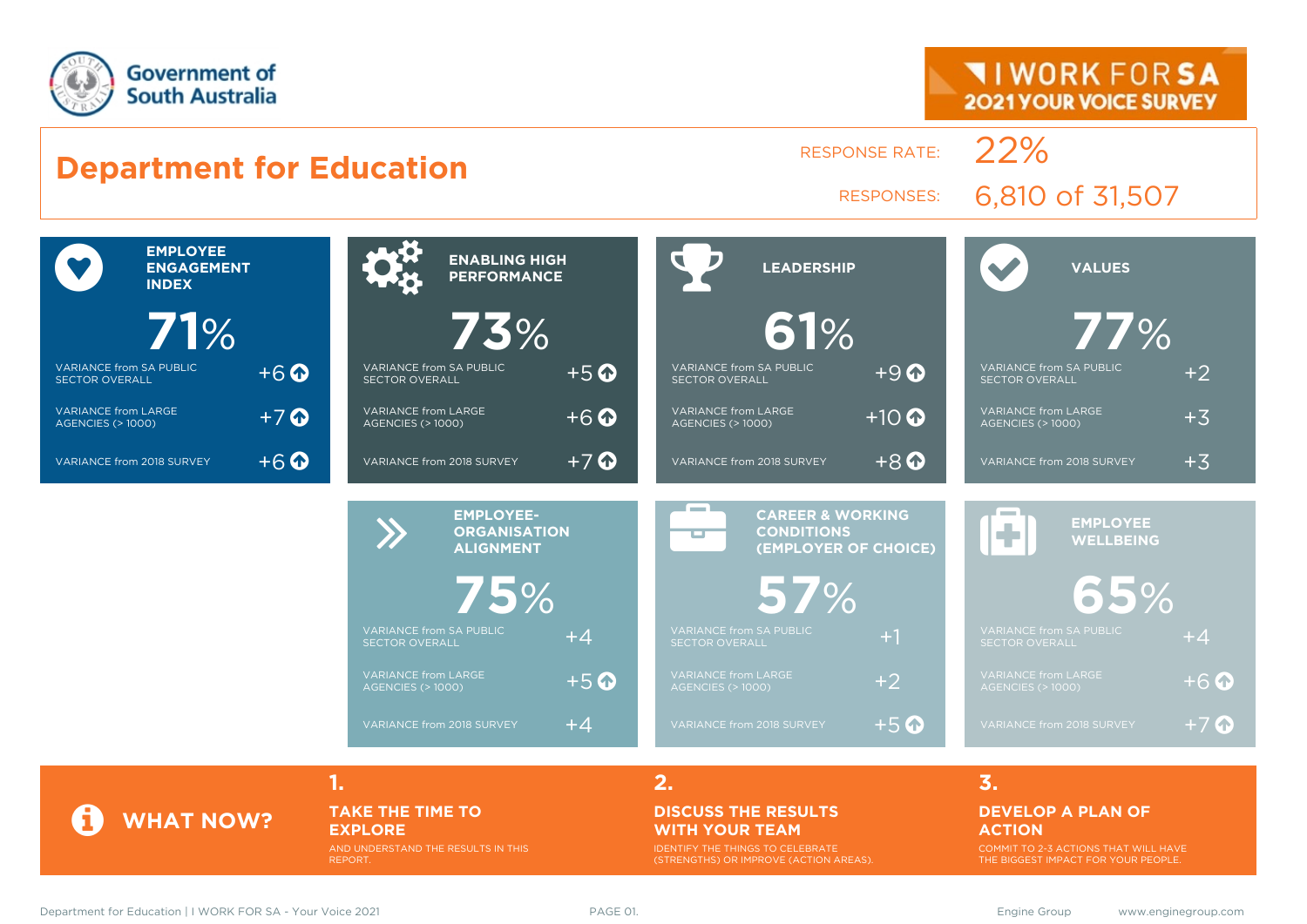# **TIPS & SUGGESTIONS**

### **UNDERSTANDING YOUR REPORT AND GETTING TO ACTION!**

THE SCORES ON THE FRONT PAGE GIVE YOU SOME SUMMARY INFORMATION. FIRST TAKE THE TIME TO FULLY UNDERSTAND THIS REPORT BEFORE SHARING WITH OTHERS.

# **01.**

**Take the time to digest the scores and identify the areas where you are performing well.**

These will tend to be high scores which are notably above any comparative scores. These should be celebrated. Share the good news with employees.

WHAT IS YOUR RESPONSE RATE? IF HIGH, THE RESULTS WILL BE REPRESENTATIVE OF THE VIEWS OF YOUR COLLEAGUES. IF LOW (<20%) TAKE CARE WHEN INTERPRETING THE RESULTS. ENCOURAGE ALL COLLEAGUES TO HELP WITH ACTION PLANNING AND HOPEFULLY THIS WILL ENCOURAGE THEM TO COMPLETE THE SURVEY NEXT TIME.

HOW DO YOUR SCORES COMPARE TO THE AVAILABLE COMPARISONS?

**ARE THERE ANY SCORES THAT ARE UNEXPECTED?**

### **Identify areas that need improvement. 02.**

These will be the lower scores, and/or those which are scoring notably below your comparators. Discuss these areas with your colleagues in focus groups or one-to-one discussions. Gather their thoughts and solutions before deciding actions to take.

**04.**

**impact on employee engagement.**

**Consider what actions could be taken which will have the greatest** 

It may be helpful to discuss with your manager or other colleagues (your peers, HR, subject matter experts) to share ideas before

developing plans for action.

There are lots of websites of ideas and case studies to give you further inspiration

and top tips.

Review the high neutral responses (lots of employees ticking 'neither agree nor disag **employees ticking 'neither agree nor disagree')**

> Ask your colleagues about their views to find out what is causing this uncertainty. More communication and involvement may help to shift them to a positive frame of mind.

> > Some actions may be 'quick wins' and short term. However, in most instances, you will need to think Some actions may be 'quick wins'<br>and short term. However, in most<br>instances, you will need to think<br>longer term.

**What do you want employees to be saying about their working lives in the future?**

**What should be put in place to achieve this?**

The 'All questions' pages show every question asked in positively (strongly agree + agree), neutrally (neither agree nor disagree) or negatively (disagree + strongly disagree). Look at how your positive score compares to your parent unit, and your last survey's results.

**Is there room for** 

Is there room for<br>improvement?

### Department for Education | I WORK FOR SA - Your Voice 2021 **PAGE 02.** PAGE 02. Engine Group www.enginegroup.com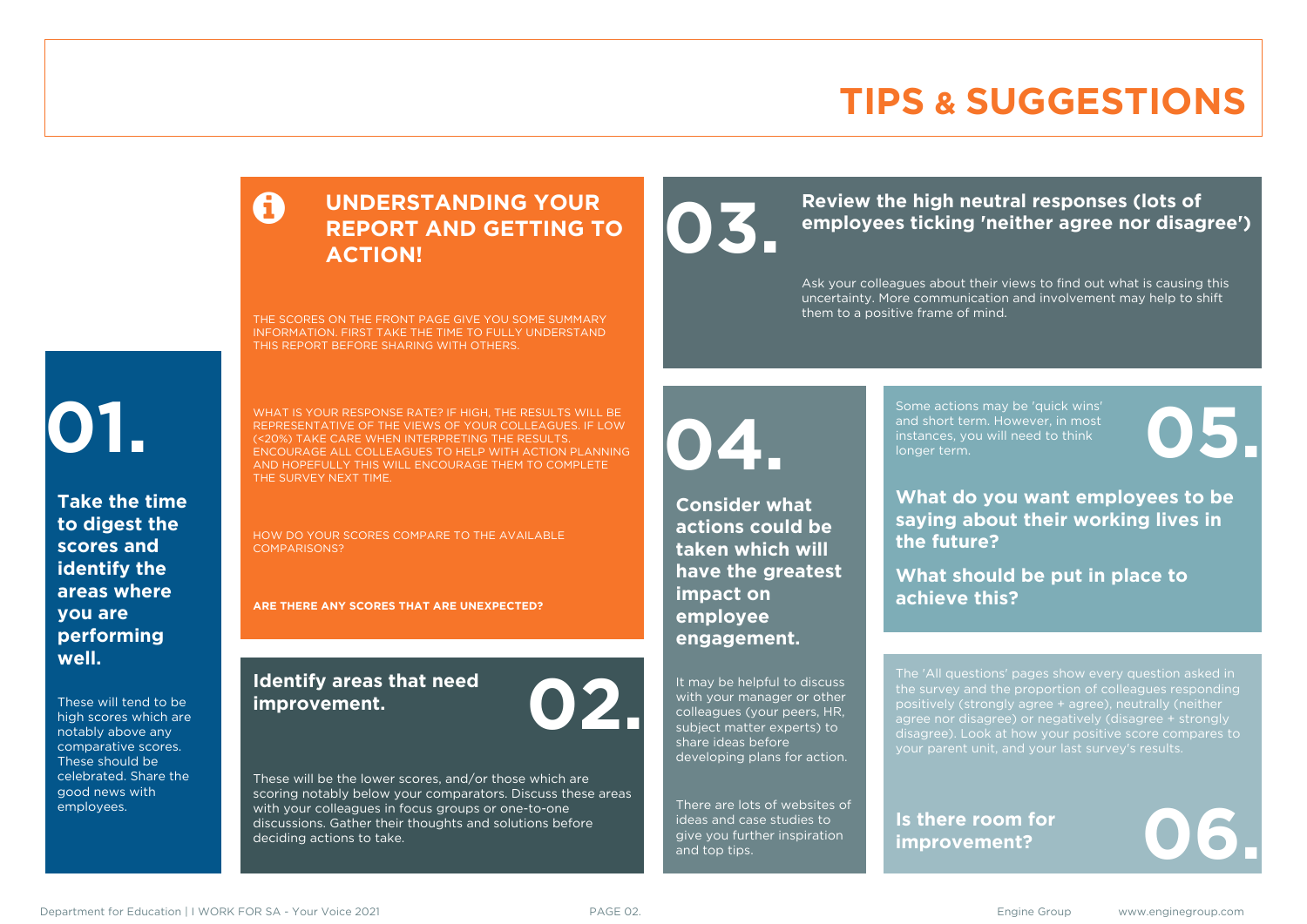# **WHAT'S NEXT**

### A

### **WHAT'S NEXT?**

SHARE RESULTS WITH YOUR PEOPLE.

SPEND TIME EXPLORING THE DRIVERS BEHIND THE SCORES WITH YOUR PEOPLE.

DISCUSS WITH THEM WHAT ACTIONS THEY FEEL SHOULD BE TAKEN WHICH WILL HAVE THE GREATEST IMPACT ON EMPLOYEE ENGAGEMENT.

AGREE ON A SMALL NUMBER OF IMPACTFUL ACTIONS.

AGREE HOW YOU WILL MEASURE THAT ACTIONS HAVE BEEN SUCCESSFUL.

**COMMUNICATE** PROGRESS AGAINST YOUR ACTIONS.



**of employees replied favourably to:**

# **'I believe action will be taken on the results from this survey by the sector.'**

VARIANCE FROM 2018 SURVEY

 $+6$ 

VARIANCE FROM SA PUBLIC SECTOR **OVERALL** 



 $+3$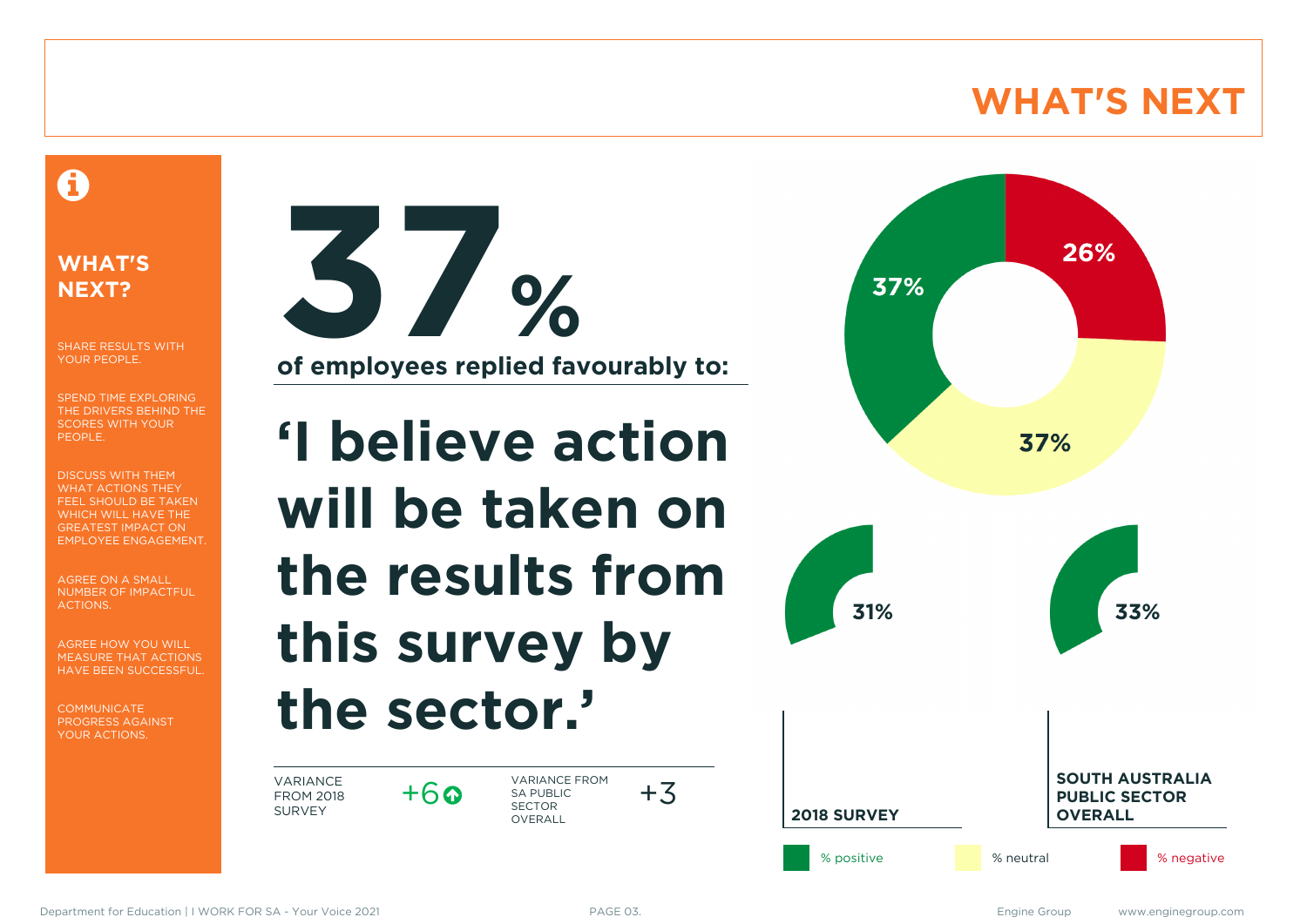# **HEADLINE SCORES**

**HIGHEST POSITIVE SCORING QUESTIONS % POSITIVE Q11g.** I understand how my work contributes to my agency's objectives **91**% **Q11b.** I understand what is expected of me to do well in my role **89**% **Q11m.** I am happy to go the 'extra mile' at work when required **87**% **Q12b.** The people in my workgroup behave in an accepting manner towards people from diverse backgrounds **87**% **Q11c.** I believe strongly in the purpose and objectives of my agency **86**% **HIGHEST NEUTRAL SCORING QUESTIONS % NEUTRAL Q16h.** I am confident in relating my agency's Reconciliation Action Plan to my work **39**% **Q28.** I believe action will be taken on the results from this survey by the sector **37**% **Q16g.** My agency provides opportunities for job mobility (e.g. secondment and/or temporary transfers) **36**% **Q29.** I believe action will be taken on the results from this survey by my agency **35**% **Q15f.** Senior managers promote collaboration between my agency and other agencies or organisations we work with **32**% **HIGHEST NEGATIVE SCORING QUESTIONS % NEGATIVE Q17c.** I feel the level of stress in my job is appropriate **39**% **Q17d.** I am able to strike the right balance between my work and home life **31**% **Q11h.** I think it is safe to speak up and challenge the way things are done in this agency **28**% **Q17e.** I feel comfortable discussing my mental health and wellbeing with my manager **26**% **Q29.** I believe action will be taken on the results from this survey by my agency **26**% \*Note: Agency specific questions have been excluded from the above rankings. **A** FIND YOUR **HIGHEST SCORES THESE QUESTIONS ARE YOUR HIGHEST SCORING.** WHAT ARE EMPLOYEES MOST POSITIVE ABOUT? **(STRENGTHS)** WHAT ARE EMPLOYEES MOST NEUTRAL ABOUT? WHERE A LOT OF EMPLOYEES ARE RESPONDING 'NEITHER AGREE NOR DISAGREE' (% NEUTRAL), THIS MAY INDICATE MIXED VIEWS OR INCONSISTENT **EXPERIENCES (AREAS OF POTENTIAL)** WHAT ARE EMPLOYEES MOST NEGATIVE ABOUT? **(AREAS OF CONCERN)**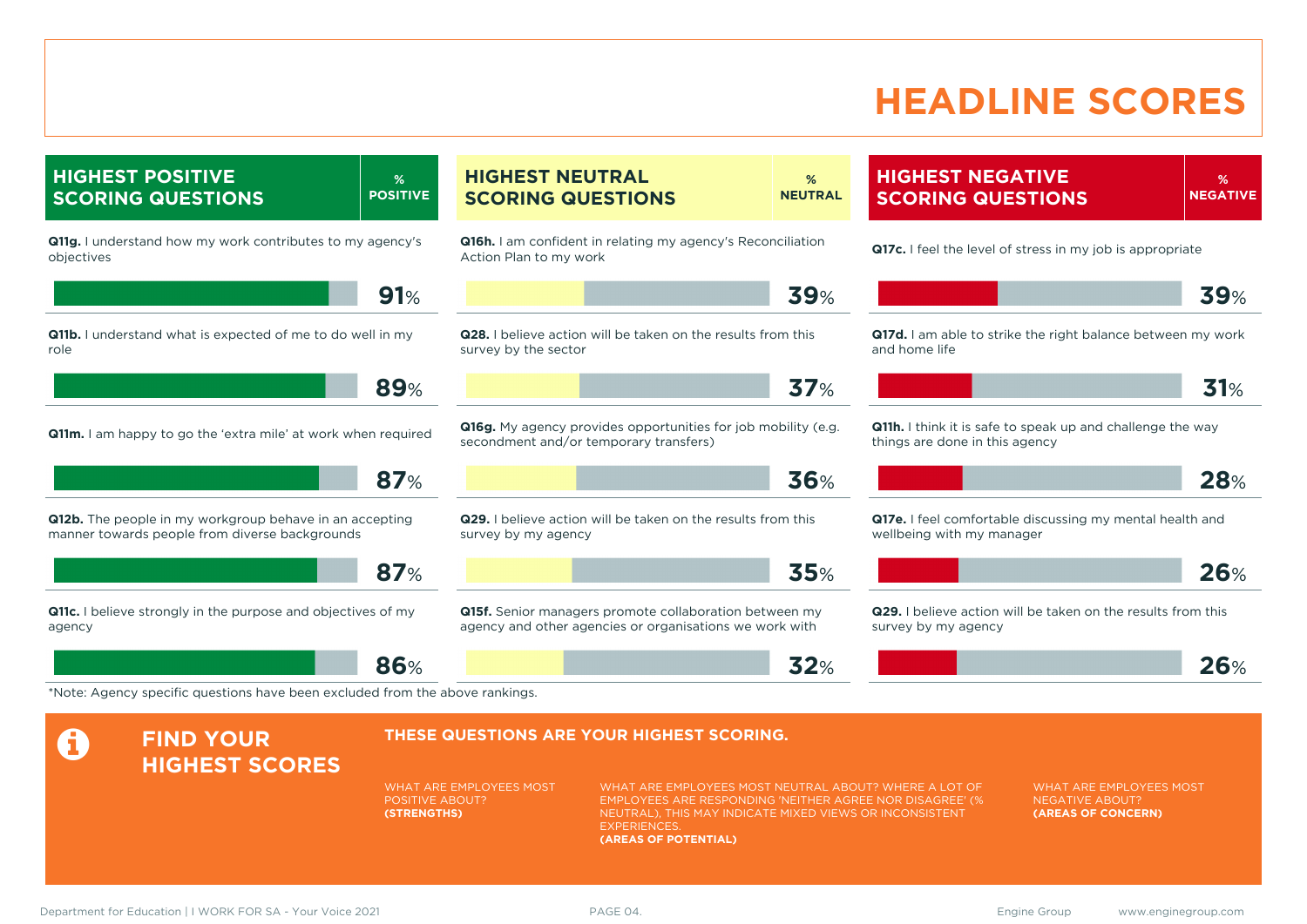# **EMPLOYEE ENGAGEMENT**

0

### **HOW ENGAGED IS YOUR TEAM?**

THESE RESULTS PROVIDE A MEASURE OF ENGAGEMENT FOR YOUR TEAM.

THE ENGAGEMENT SCORE TELLS US THE EXTENT TO WHICH YOUR PEOPLE ARE PROUD TO WORK HERE, WOULD RECOMMEND IT, INTEND TO STAY, AND STRIVE TO GO ABOVE AND BEYOND (SAY, STAY AND STRIVE).

THERE'S A LOT OF EVIDENCE TO SHOW A STRONG LINK BETWEEN ENGAGED COLLEAGUES AND IMPROVED BUSINESS PERFORMANCE.

|               | <b>YOUR</b><br><b>EMPLOYEE</b><br>$\mathbf{I}_{\infty}$<br><b>ENGAGEMENT</b><br><b>SCORE</b> |    | <b>RESPONSE SCALE</b> |         | %<br><b>POSITIVE</b> | <b>VARIANCE</b><br><b>FROM</b><br>2018<br><b>SURVEY</b><br>$+6$ | <b>VARIANCE</b><br><b>FROM SA</b><br><b>PUBLIC</b><br><b>SECTOR</b><br><b>OVERALL</b><br>$+6$ <sup><math>\odot</math></sup> | <b>VARIANCE</b><br><b>FROM LARGE</b><br><b>AGENCIES (&gt;</b><br>1000)<br>$+7$ $\odot$ |
|---------------|----------------------------------------------------------------------------------------------|----|-----------------------|---------|----------------------|-----------------------------------------------------------------|-----------------------------------------------------------------------------------------------------------------------------|----------------------------------------------------------------------------------------|
|               | Q27d. Iam proud to tell others I work for my agency                                          | 33 | 42                    | 18      | <b>76%</b>           | $+8$ <sup><math>\odot</math></sup>                              | $+9$                                                                                                                        | $+10$ <sup>O</sup>                                                                     |
| <b>TAS</b>    | Q27e. I would recommend my agency as a good place<br>to work                                 | 27 | 38                    | 22<br>8 | <b>65%</b>           | $+5$ <sup>O</sup>                                               | $+8$ <sup><math>\odot</math></sup>                                                                                          | $+9$ $\odot$                                                                           |
| <b>STAY</b>   | Q27b. I feel a strong personal attachment to my agency                                       | 28 | 43                    | 19      | 71%                  | $+10$ <sup>O</sup>                                              | $+9$ <sup><math>\odot</math></sup>                                                                                          | $+10$ <sup>O</sup>                                                                     |
| <b>STRIVE</b> | Q27a. My agency really inspires me to do the best work<br>every day                          | 23 | 45                    | 21<br>8 | <b>68%</b>           | $+16$                                                           | $+12$ <sup>O</sup>                                                                                                          | $+13$ <sup>O</sup>                                                                     |
|               | Q27c. My agency motivates me to help it achieve its<br>objectives                            | 22 | 44                    | 23<br>9 | <b>65%</b>           | $+11$ <sup>O</sup>                                              | $+12$                                                                                                                       | $+13$ <sup>O</sup>                                                                     |

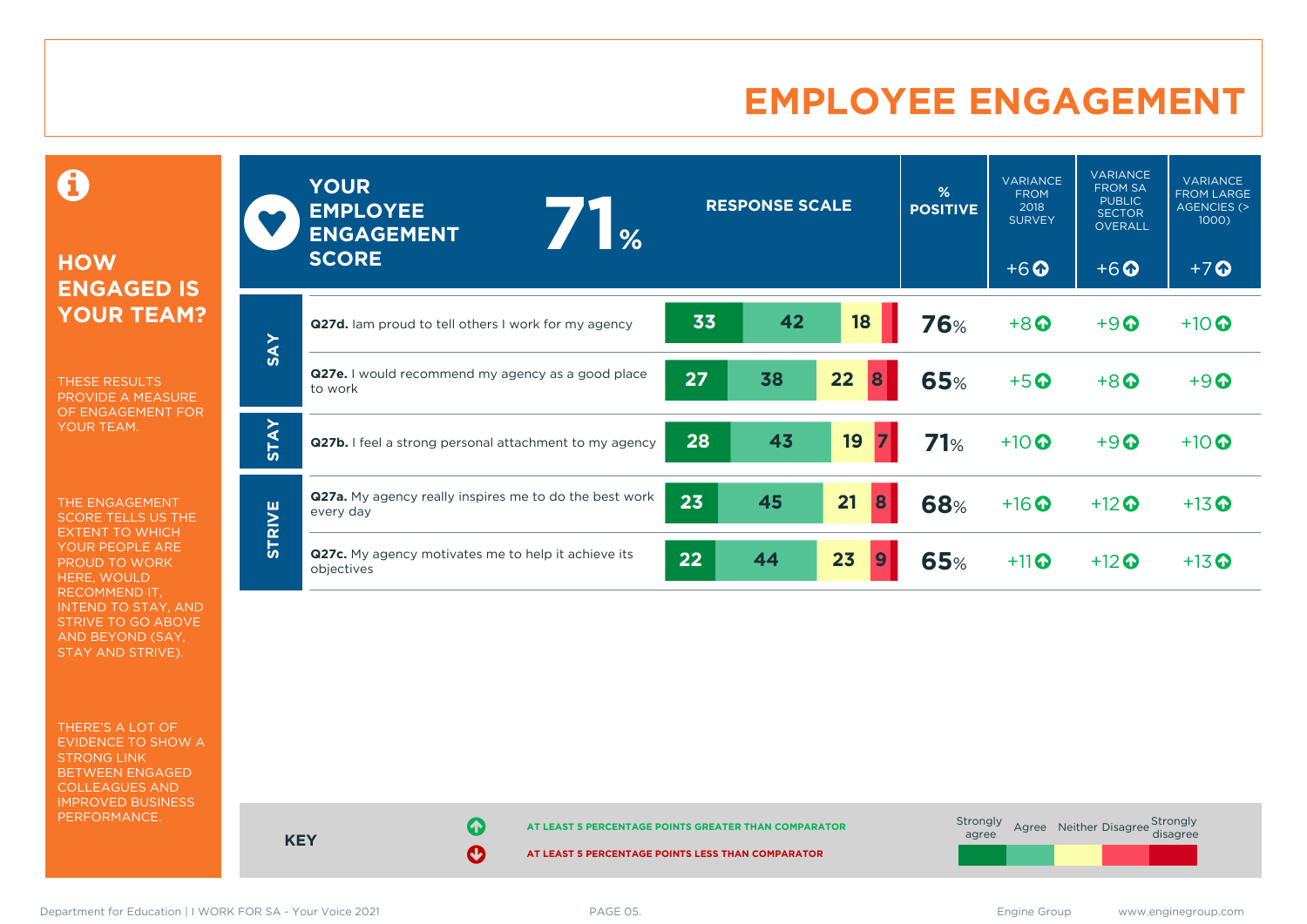# **KEY QUESTIONS TO FOCUS ON**

|                                                                                                                                                                                                                                     | AT LEAST 5 PERCENTAGE POINTS LESS<br>AT LEAST 5 PERCENTAGE POINTS<br>$\spadesuit$<br><b>THAN COMPARATOR</b><br><b>GREATER THAN COMPARATOR</b> | %<br><b>POSITIVE</b> | VARIANCE<br><b>FROM</b><br>2018<br><b>SURVEY</b> | <b>VARIANCE FROM</b><br><b>SA PUBLIC</b><br><b>SECTOR OVERALL</b> | <b>VARIANCE FROM</b><br><b>LARGE AGENCIES</b><br>(>1000) |
|-------------------------------------------------------------------------------------------------------------------------------------------------------------------------------------------------------------------------------------|-----------------------------------------------------------------------------------------------------------------------------------------------|----------------------|--------------------------------------------------|-------------------------------------------------------------------|----------------------------------------------------------|
| <b>WHAT TO</b><br><b>FOCUS ON?</b>                                                                                                                                                                                                  | <b>Q17b.</b> I think my agency cares about my health<br>and wellbeing                                                                         | <b>60%</b>           | $+11$ <sup>o</sup>                               | $+6$                                                              | $+8$                                                     |
| THESE QUESTIONS HAVE<br><b>BEEN IDENTIFIED THROUGH</b><br>STATISTICAL ANALYSIS AS<br><b>HAVING THE STRONGEST</b><br><b>INFLUENCE ON YOUR</b><br><b>EMPLOYEE ENGAGEMENT</b><br>SCORE.                                                | Q16c. When things go wrong, my agency uses<br>this as an opportunity to review, learn, and<br>improve the management of similar risks         | 65%                  | $+90$                                            | $+8$                                                              | $+9$                                                     |
| IF YOU FOCUS ON<br><b>IMPROVING THE LOWER</b><br><b>SCORING QUESTIONS AND</b><br><b>MAINTAINING THE HIGHER</b><br><b>SCORING QUESTIONS, IT</b><br><b>WILL HAVE THE BIGGEST</b><br><b>IMPACT ON YOUR</b><br><b>ENGAGEMENT SCORE.</b> | Q16b. My agency focuses on improving the work<br>we do                                                                                        | 81%                  | $+50$                                            | $+16$ <sup><math>\odot</math></sup>                               | $+17$ Q                                                  |
| SEE APPENDIX A -<br>METHODOLOGY FOR MORE<br><b>INFORMATION ON HOW</b><br><b>THIS STATISTICAL</b><br>ANALYSIS WAS DONE.                                                                                                              | Q15b. I feel that senior managers effectively lead<br>and manage change                                                                       | 55%                  | $+90$                                            | $+10$ <sup><math>\odot</math></sup>                               | $+11$ <sup><math>\odot</math></sup>                      |
| <b>DEVELOP ACTIONS AND</b><br><b>ACTIVITIES TO ADDRESS</b><br>THESE QUESTIONS TO<br><b>IMPROVE THE EXPERIENCE</b><br><b>EMPLOYEES HAVE AT</b><br><b>WORK AND DRIVE HIGHER</b><br>PERFORMANCE.                                       | <b>Q111.</b> I am satisfied with the recognition I receive<br>for doing a good job                                                            | 55%                  | $+7$                                             | $+50$                                                             | $+6$ 0                                                   |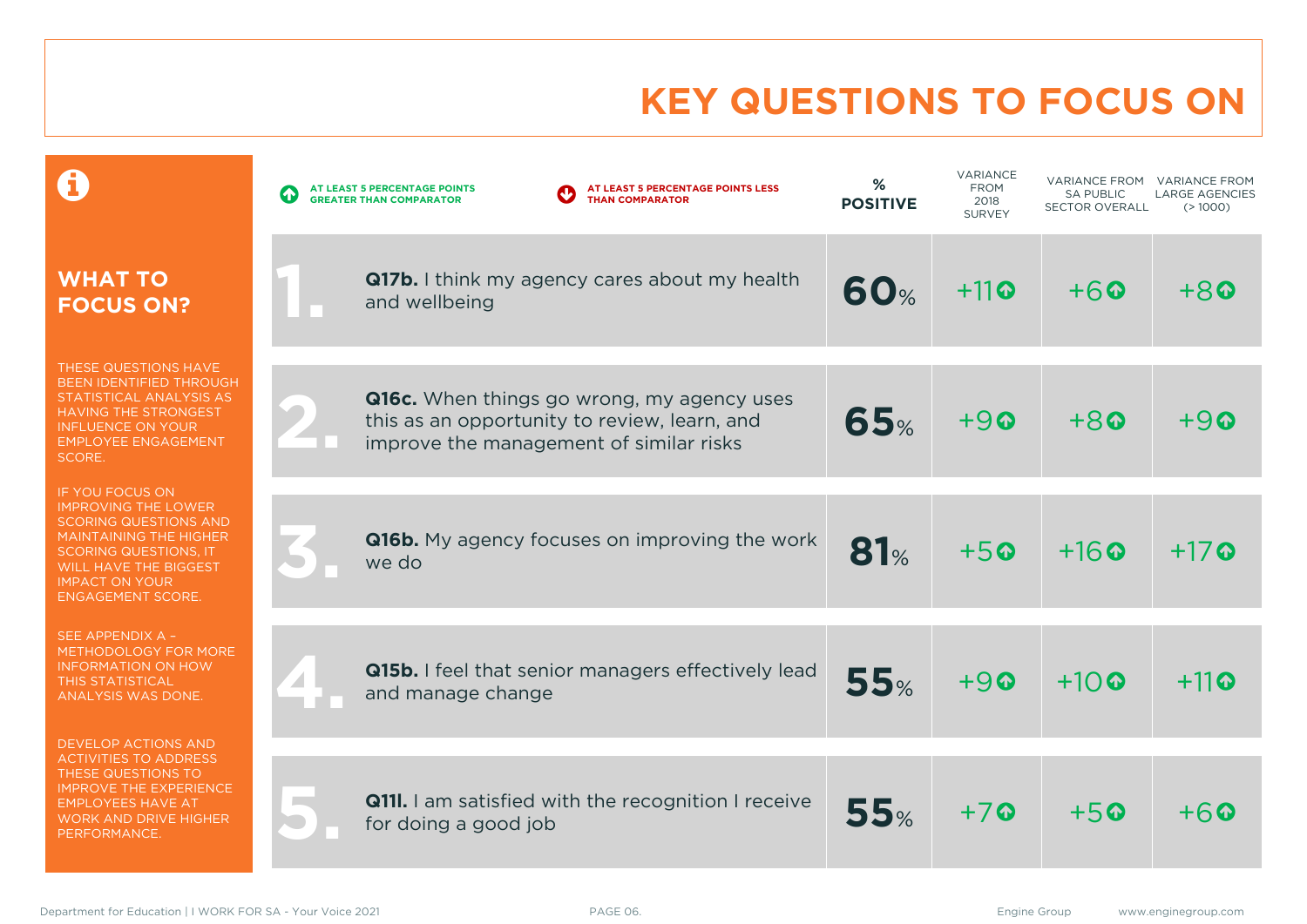# **ENABLING HIGH PERFORMANCE**

 $\mathbf \Theta$ 

### **EXPLORE THE QUESTIONS MAKING UP EACH INDEX**

THE HIGH PERFORMANCE INDEX MEASURES THE EXTENT TO WHICH MANAGERS ENABLE HIGH PERFORMANCE WITHIN TEAMS THROUGH IDEAS GENERATION, RECOGNITION, **PERFORMANCE** MANAGEMENT, FEEDBACK AND BEHAVIOURS.

THE WAY MANAGERS INTERACT WITH TEAM MEMBERS HAS A BIG IMPACT ON INDIVIDUAL AND TEAM PERFORMANCE.

WHAT IS WORKING WELL?

WHAT AREAS DO YOU NEED TO FOCUS ON?

| <b>ENABLING HIGH</b><br>73%<br><b>PERFORMANCE</b>                                                                            |                 | <b>RESPONSE SCALE</b> |          |            | <b>VARIANCE</b><br><b>FROM</b><br>2018<br><b>SURVEY</b> | <b>VARIANCE</b><br><b>FROM SA</b><br><b>PUBLIC</b><br><b>SECTOR</b><br>OVERALL | <b>VARIANCE</b><br><b>FROM LARGE</b><br><b>AGENCIES (&gt;</b><br>1000) |
|------------------------------------------------------------------------------------------------------------------------------|-----------------|-----------------------|----------|------------|---------------------------------------------------------|--------------------------------------------------------------------------------|------------------------------------------------------------------------|
|                                                                                                                              |                 |                       |          |            | $+7$ $\odot$                                            | $+5$ <sup><math>\odot</math></sup>                                             | $+6$ $\odot$                                                           |
| Q13a. My manager encourages us to come up with new or<br>better ways of doing things                                         | 33              | 40                    | 14       | 74%        | $+7$ $\odot$                                            | $+5$ <sup><math>\odot</math></sup>                                             | $+6$ $\odot$                                                           |
| Q13b. My manager listens to what I have to say                                                                               | 38              | 39                    | 11       | 77%        | $+7$ $\odot$                                            | $+3$                                                                           | $+5$ $\odot$                                                           |
| Q13c. My manager treats me with respect                                                                                      | 45              | 37                    | 9        | 82%        | $+6$ $\odot$                                            | $+2$                                                                           | $+3$                                                                   |
| Q13d. My manager gives me responsibility and holds me<br>to account for what I deliver                                       | 40              | 43                    | 10       | 83%        | $+5$ <sup>O</sup>                                       | $+2$                                                                           | $+3$                                                                   |
| Q13e. I have confidence in the decisions my manager<br>makes                                                                 | 35              | 37                    | 15<br>8  | 72%        | $+8$ <sup><math>\Omega</math></sup>                     | $+3$                                                                           | $+4$                                                                   |
| Q13f. My manager recognises and acknowledges when I<br>have done my job well                                                 | 35              | 36                    | 16<br>8  | 71%        | $+6$ $\odot$                                            | $+3$                                                                           | $+4$                                                                   |
| Q14b. In the last 12 months I received useful feedback on<br>my work to enable me to deliver required results                | 27              | 43                    | 17<br>10 | <b>69%</b> | $+7$ $\odot$                                            | $+5$ $\odot$                                                                   | $+6$ $\odot$                                                           |
| Q14c. My performance is assessed against clear criteria                                                                      | 22 <sub>2</sub> | 41                    | 23<br>10 | 63%        | $+6$ $\odot$                                            | $+6$ $\odot$                                                                   | $+7$ $\odot$                                                           |
| Q14d. Learning and development activities I have<br>completed in the past 12 months have helped to improve<br>my performance | 26              | 44                    | 20       | <b>69%</b> | $+3$                                                    | $+14$ $\odot$                                                                  | $+13$ <sup>O</sup>                                                     |

**KEY**

**AT LEAST 5 PERCENTAGE POINTS GREATER THAN COMPARATOR** 

| Strongly<br>agree |  | Agree Neither Disagree Strongly<br>disagree |  |
|-------------------|--|---------------------------------------------|--|
|                   |  |                                             |  |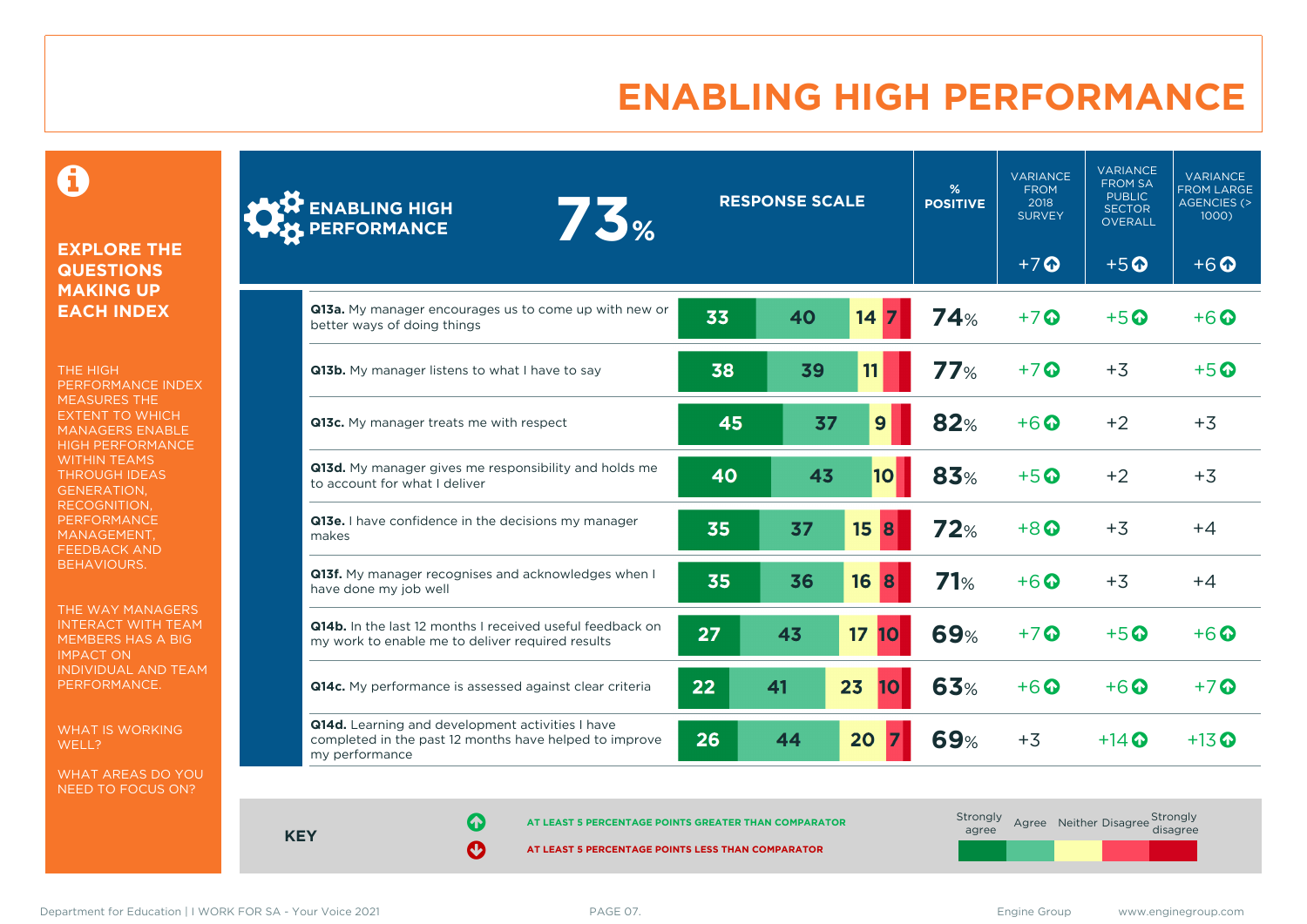# **ENABLING HIGH PERFORMANCE**

0

#### **EXPLORE THE QUESTIONS MAKING UP EACH INDEX**

THE HIGH PERFORMANCE INDEX MEASURES THE EXTENT TO WHICH MANAGERS ENABLE HIGH PERFORMANCE WITHIN TEAMS THROUGH IDEAS GENERATION, RECOGNITION, PERFORMANCE MANAGEMENT, FEEDBACK AND BEHAVIOURS.

THE WAY MANAGERS INTERACT WITH TEAM MEMBERS HAS A BIG IMPACT ON INDIVIDUAL AND TEAM PERFORMANCE.

WHAT IS WORKING WELL?

WHAT AREAS DO YOU NEED TO FOCUS ON?

| <b>AND ENABLING HIGH</b>                                                                                                                            | 75% |    | <b>RESPONSE SCALE</b> |    |                 | %<br><b>POSITIVE</b> | <b>VARIANCE</b><br><b>FROM</b><br>2018<br><b>SURVEY</b><br>$+7$ $\odot$ | <b>VARIANCE</b><br><b>FROM SA</b><br><b>PUBLIC</b><br><b>SECTOR</b><br><b>OVERALL</b><br>$+5$ <sup><math>\Omega</math></sup> | <b>VARIANCE</b><br><b>FROM LARGE</b><br>AGENCIES (><br>1000)<br>$+6$ <sup><math>\odot</math></sup> |
|-----------------------------------------------------------------------------------------------------------------------------------------------------|-----|----|-----------------------|----|-----------------|----------------------|-------------------------------------------------------------------------|------------------------------------------------------------------------------------------------------------------------------|----------------------------------------------------------------------------------------------------|
| Q14e. My manager openly demonstrates commitment to<br>enhancing performance                                                                         |     | 30 | 42                    | 18 |                 | 72%                  | $+12$ <sup>O</sup>                                                      | $+8$ <sup><math>\odot</math></sup>                                                                                           | $+9$ <sup><math>\odot</math></sup>                                                                 |
| <b>Q14f.</b> My overall experience of performance and<br>development conversations in my agency have been<br>useful for my growth                   |     | 23 | 40                    | 21 | 10              | <b>63%</b>           | $+14$ $\odot$                                                           | $+9$ <sup><math>\odot</math></sup>                                                                                           | $+9$ <sup><math>\odot</math></sup>                                                                 |
| <b>Q19b.</b> How often do you feel that your manager acts in<br>accordance with the South Australia Public Sector Values in their<br>everyday work? |     | 48 |                       | 33 | 12 <sub>2</sub> | 82%                  | $+4$                                                                    | $+3$                                                                                                                         | $+4$                                                                                               |



**KEY**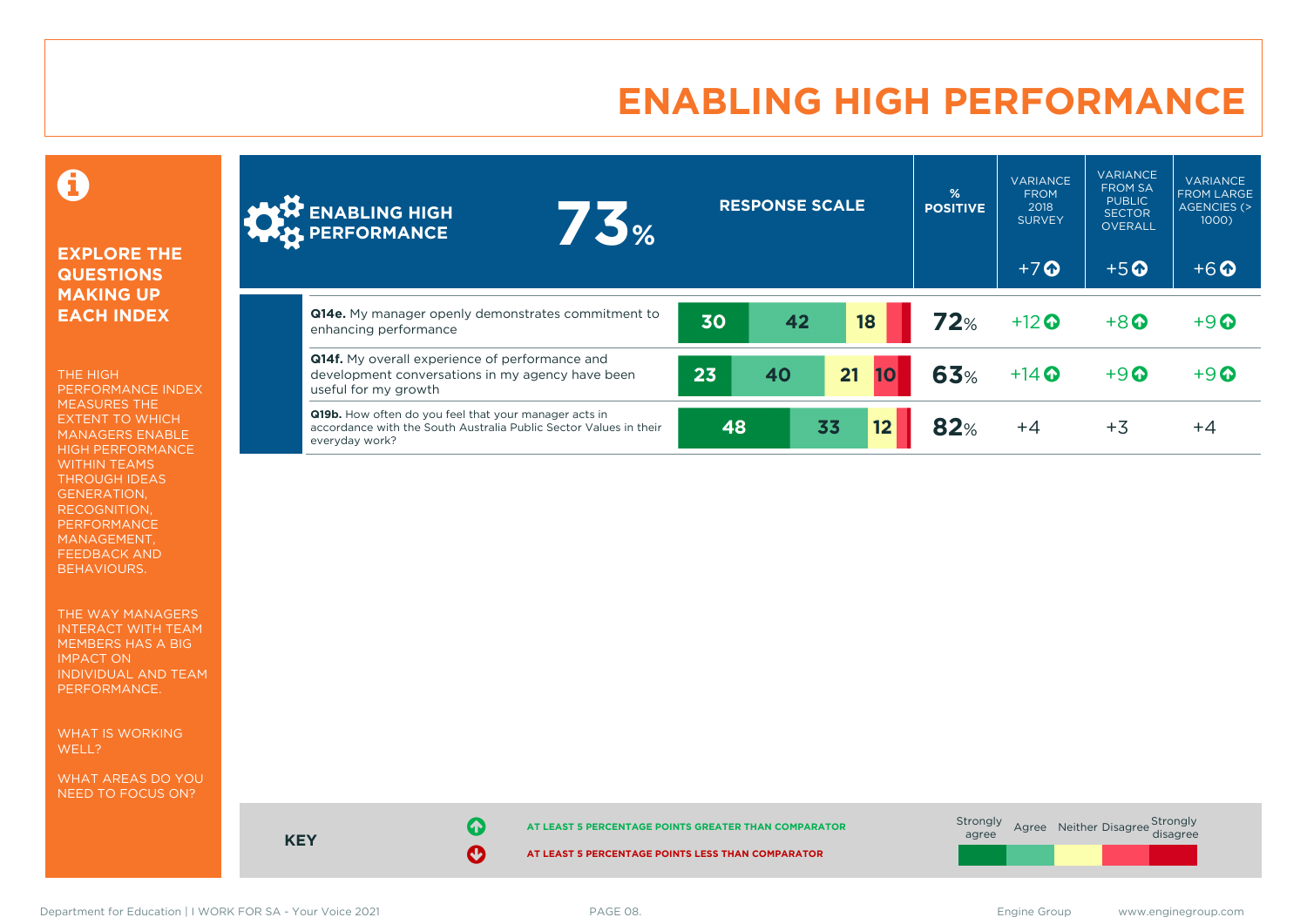### **LEADERSHIP**

0

### **EXPLORE THE QUESTIONS MAKING UP EACH INDEX**

THE LEADERSHIP INDEX MEASURES PERCEPTIONS OF HOW EFFECTIVELY SENIOR LEADERS (IE. EXECUTIVES AND **EXECUTIVE** DIRECTORS) COMMUNICATE THEIR VISION FOR THE AGENCY, ENABLE ADVANCEMENT AND AND INSPIRE THEIR PEOPLE THROUGH THEIR ACTIONS AND BEHAVIOURS.

LOOK AT HOW YOUR POSITIVE SCORE COMPARES TO THE AVAILABLE COMPARISONS.

| 3 <sub>8</sub><br><b>LEADERSHIP</b>                                                                                                                              | <b>RESPONSE SCALE</b> |    | %<br><b>POSITIVE</b> | <b>VARIANCE</b><br><b>FROM</b><br>2018<br><b>SURVEY</b> | <b>VARIANCE</b><br><b>FROM SA</b><br><b>PUBLIC</b><br><b>SECTOR</b><br><b>OVERALL</b> | <b>VARIANCE</b><br><b>FROM LARGE</b><br><b>AGENCIES (&gt;</b><br>1000) |                                     |                                    |
|------------------------------------------------------------------------------------------------------------------------------------------------------------------|-----------------------|----|----------------------|---------------------------------------------------------|---------------------------------------------------------------------------------------|------------------------------------------------------------------------|-------------------------------------|------------------------------------|
|                                                                                                                                                                  |                       |    |                      |                                                         |                                                                                       | $+8$ $\Omega$                                                          | $+9$                                | $+10$ <sup>O</sup>                 |
| Q15a. I believe senior managers provide clear direction<br>for the future of the agency                                                                          | 18                    | 42 | 24                   |                                                         | <b>60%</b>                                                                            | $+10$                                                                  | $+13$ <sup>O</sup>                  | $+15$ <sup>O</sup>                 |
| Q15b. I feel that senior managers effectively lead and<br>manage change                                                                                          | 17                    | 37 | 26                   | 1 <sub>3</sub>                                          | <b>55%</b>                                                                            | $+9$ $\Omega$                                                          | $+10$ $\odot$                       | $+11$                              |
| Q15c. I feel that senior managers model the behaviours<br>expected of employees                                                                                  | 20                    | 38 | 24                   |                                                         | <b>58%</b>                                                                            | $+10$ $\odot$                                                          | $+9$ $\odot$                        | $+10$ $\odot$                      |
| <b>Q15e.</b> Senior managers in my agency are genuinely<br>supportive of career advancement of women                                                             | 26                    | 36 |                      | 29                                                      | <b>62%</b>                                                                            | $+7$                                                                   | $+6\Omega$                          | $+7$ $\odot$                       |
| Q15f. Senior managers promote collaboration between<br>my agency and other agencies or organisations we work<br>with                                             | 19                    | 38 | 32                   |                                                         | 57%                                                                                   | $+5$ $\odot$                                                           | $+6$ $\odot$                        | $+8$ <sup><math>\odot</math></sup> |
| Q15g. I feel that senior managers keep employees<br>informed about what's going on                                                                               | 16                    | 39 | 24                   | 148                                                     | 54%                                                                                   | $+10$ $\odot$                                                          | $+9$ $\odot$                        | $+10$ $\odot$                      |
| <b>Q16b.</b> My agency focuses on improving the work we do                                                                                                       | 28                    |    | 53                   | 13                                                      | 81%                                                                                   | $+5$ <sup><math>\odot</math></sup>                                     | $+16$ <sup><math>\odot</math></sup> | $+17$ $\odot$                      |
| Q16f. In my agency, recruitment and promotion decisions<br>are fair                                                                                              | 16                    | 35 | 26                   | 14<br>$\boldsymbol{9}$                                  | 51%                                                                                   | $+11$                                                                  | $+6$ $\odot$                        | $+7$ $\odot$                       |
| Q19c. How often do you feel that the senior leaders in your<br>agency act in accordance with the South Australia Public Sector<br>Values in their everyday work? | 34                    |    | 38                   | 20                                                      | 72%                                                                                   | $+2$                                                                   | $+8$ $\odot$                        | $+9$ $\odot$                       |

**KEY**

**AT LEAST 5 PERCENTAGE POINTS GREATER THAN COMPARATOR** 

| Strongly<br>agree | Agree Neither Disagree Strongly<br>disagree |  |
|-------------------|---------------------------------------------|--|
|                   |                                             |  |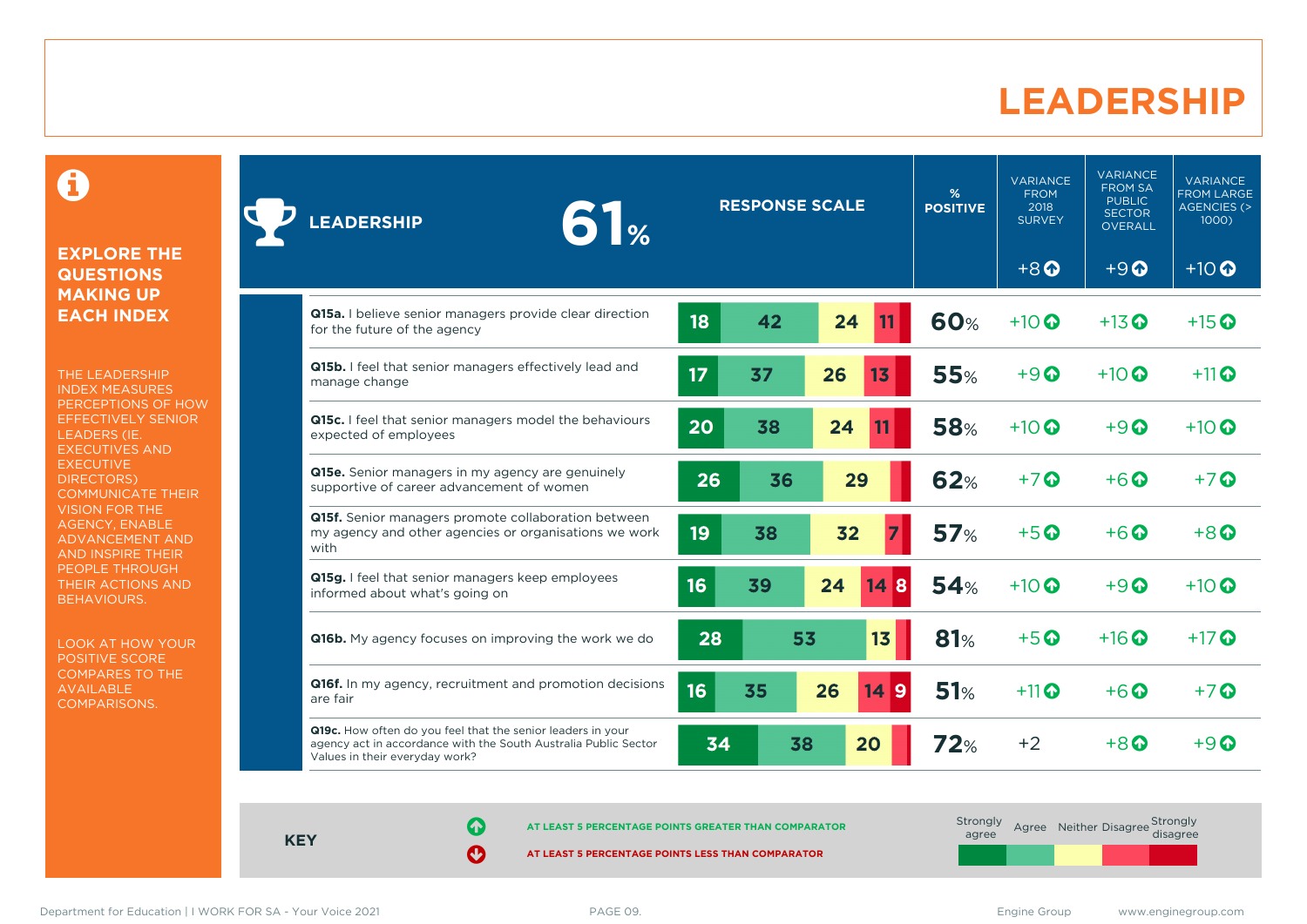### **VALUES**

0

#### **EXPLORE THE QUESTIONS MAKING UP EACH INDEX**

THE VALUES INDEX MEASURES THE EXTENT TO WHICH WE DEMONSTRATE THE SOUTH AUSTRALIAN PUBLIC SECTOR VALUES IN OUR DAY-TO-DAY WORK AND **WHEN** COLLABORATING WITH OTHERS.

THE SA PUBLIC SECTOR VALUES HAVE BEEN DEVELOPED TO MAKE IT EASIER FOR THE SECTOR TO WORK TOGETHER BY SETTING A CONSISTENT SET OF BEHAVIOURS AND PRACTICES FOR ALL EMPLOYEES.

| 77%<br><b>VALUES</b>                                                                                                                                  |    | <b>RESPONSE SCALE</b> |                  | %<br><b>POSITIVE</b> | <b>VARIANCE</b><br><b>FROM</b><br>2018<br><b>SURVEY</b> | <b>VARIANCE</b><br><b>FROM SA</b><br><b>PUBLIC</b><br><b>SECTOR</b><br><b>OVERALL</b> | <b>VARIANCE</b><br><b>FROM LARGE</b><br>AGENCIES (><br>1000) |
|-------------------------------------------------------------------------------------------------------------------------------------------------------|----|-----------------------|------------------|----------------------|---------------------------------------------------------|---------------------------------------------------------------------------------------|--------------------------------------------------------------|
|                                                                                                                                                       |    |                       |                  |                      | $+3$                                                    | $+2$                                                                                  | $+3$                                                         |
| Q12a. People in my workgroup treat each other with<br>respect                                                                                         | 30 | 47                    | 11<br><b>9</b>   | 77%                  | $+6$ <sup>O</sup>                                       | $+3$                                                                                  | $+4$                                                         |
| Q12b. The people in my workgroup behave in an<br>accepting manner towards people from diverse<br>backgrounds                                          | 41 | 46                    | 8                | 87%                  | $+4$                                                    | $+3$                                                                                  | $+4$                                                         |
| Q12c. People in my workgroup are honest, open and<br>transparent in their dealings with each other                                                    | 22 | 42                    | 19<br>12         | 64%                  | $+6$ $\odot$                                            | $\circ$                                                                               | $+1$                                                         |
| Q12e. People in my workgroup are committed to<br>workplace safety                                                                                     | 32 | 54                    | 11               | 85%                  | $+2$                                                    | $+2$                                                                                  | $+2$                                                         |
| <b>Q12f.</b> People in my workgroup work effectively with other<br>workgroups in my agency to deliver services to our<br>customers                    | 27 | 52                    | 15 <sub>15</sub> | <b>79%</b>           | $+2$                                                    | $+2$                                                                                  | $+2$                                                         |
| Q16a. In my workplace, people take responsibility for<br>their decisions and actions                                                                  | 15 | 51                    | 20<br>10         | 67%                  | $+2$                                                    | $+6$ <sup><math>\odot</math></sup>                                                    | $+6$ $\odot$                                                 |
| Q19a. How often do you feel that your agency colleagues act in<br>accordance with the South Australia Public Sector Values in their<br>everyday work? | 34 | 47                    | 16               | 81%                  | $+2$                                                    | $+3$                                                                                  | $+4$                                                         |

![](_page_9_Picture_6.jpeg)

**KEY**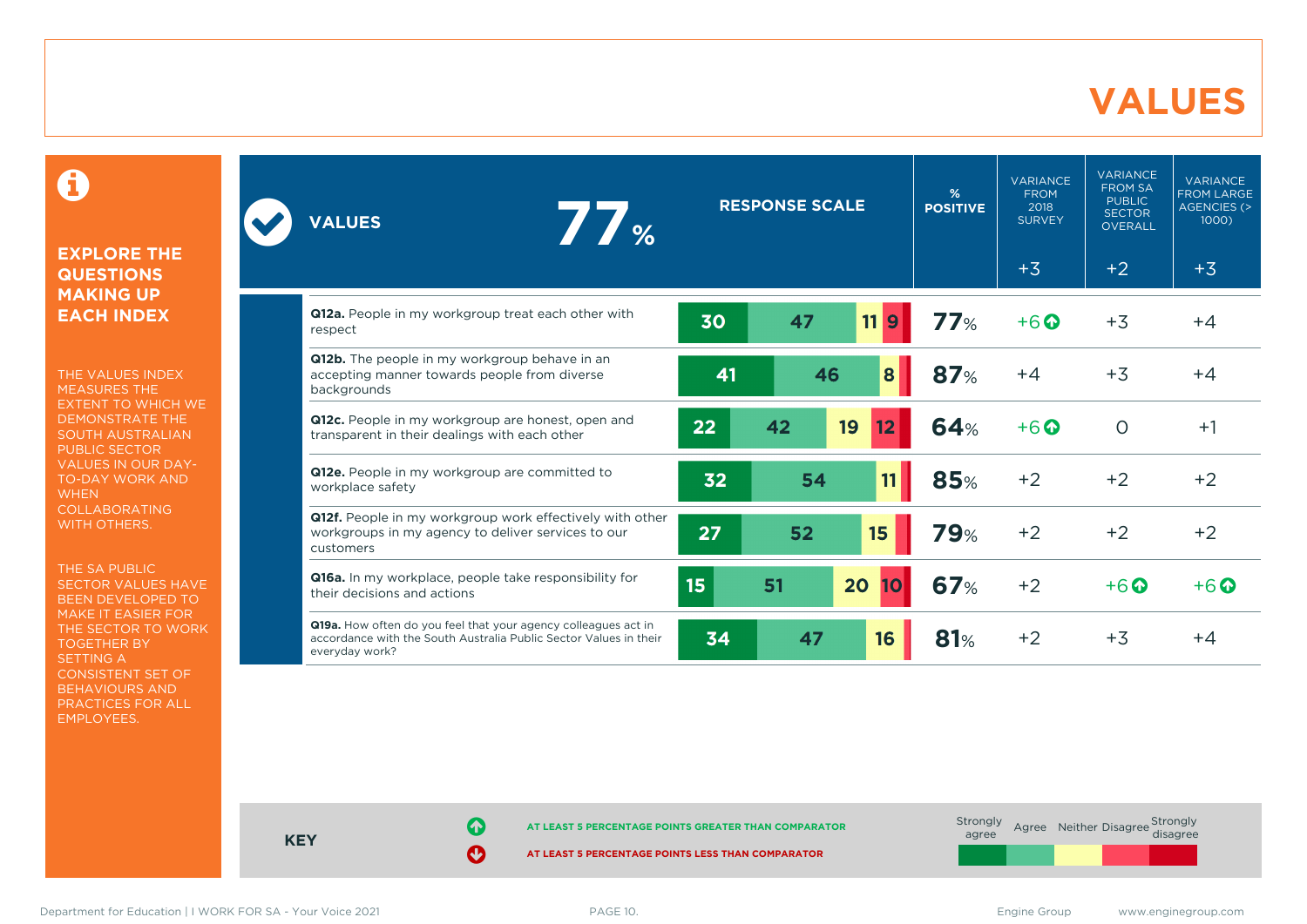# **EMPLOYEE-ORGANISATION ALIGNMENT**

0

**EXPLORE THE QUESTIONS MAKING UP EACH INDEX**

 $\sum$ 

THE EMPLOYEE-**ORGANISATION** ALIGNMENT INDEX MEASURES THE EXTENT TO WHICH EMPLOYEES FEEL ALIGNED TO THE PURPOSE AND OBJECTIVES OF THEIR AGENCY AND EMPOWERED AND ENABLED TO DELIVER.

WHERE DO WE NEED TO IMPROVE?

WHAT DO WE NEED TO DO DIFFERENTLY?

| <b>EMPLOYEE-</b><br><b>75%</b><br><b>ORGANISATION</b><br><b>ALIGNMENT</b>                                                       | <b>RESPONSE SCALE</b> |                | %<br><b>POSITIVE</b> | <b>VARIANCE</b><br><b>FROM</b><br>2018<br><b>SURVEY</b> | <b>VARIANCE</b><br><b>FROM SA</b><br><b>PUBLIC</b><br><b>SECTOR</b><br><b>OVERALL</b> | <b>VARIANCE</b><br><b>FROM LARGE</b><br><b>AGENCIES (&gt;</b><br>1000) |
|---------------------------------------------------------------------------------------------------------------------------------|-----------------------|----------------|----------------------|---------------------------------------------------------|---------------------------------------------------------------------------------------|------------------------------------------------------------------------|
|                                                                                                                                 |                       |                |                      | $+4$                                                    | $+4$                                                                                  | $+5$ <sup>O</sup>                                                      |
| <b>Q11a.</b> My job makes good use of my skills and abilities                                                                   | 37                    | 46<br>8        | 83%                  | $+2$                                                    | $+5$ $\odot$                                                                          | $+5$ $\odot$                                                           |
| <b>Q11b.</b> I understand what is expected of me to do well in<br>my role                                                       | 42                    | 47             | <b>89%</b>           | $+1$                                                    | $+1$                                                                                  | $+1$                                                                   |
| Q11c. I believe strongly in the purpose and objectives of<br>my agency                                                          | 42                    | 9<br>44        | 86%                  | $+4$                                                    | $+6$ $\odot$                                                                          | $+7$ <sup>O</sup>                                                      |
| Q11d. I have the authority to do my job effectively (e.g.<br>the necessary delegation(s), autonomy, level of<br>responsibility) | 31                    | 11<br>47<br>9  | 77%                  | $+6$ $\odot$                                            | $+4$                                                                                  | $+4$                                                                   |
| <b>Q11e.</b> The work processes we have in place allow me to<br>be as productive as possible                                    | 20<br>41              | 17<br>17       | 61%                  | $+6$ $\odot$                                            | $+10$ $\odot$                                                                         | $+10$ $\Omega$                                                         |
| Q11g. I understand how my work contributes to my<br>agency's objectives                                                         | 41                    | 49             | 91%                  | $+2$                                                    | $+5$ $\odot$                                                                          | $+5$ $\odot$                                                           |
| Q11h. I think it is safe to speak up and challenge the way<br>things are done in this agency                                    | 18<br>35              | 20<br>11<br>16 | 52%                  | $+8$ <sup><math>\odot</math></sup>                      | $+5$ <sup><math>\odot</math></sup>                                                    | $+6$ $\Omega$                                                          |
| Q11i. I feel secure in my job                                                                                                   | 25<br>36              | 16<br>13B      | 62%                  | $+2$                                                    | $+1$                                                                                  | $+1$                                                                   |

**KEY**

**AT LEAST 5 PERCENTAGE POINTS GREATER THAN COMPARATOR**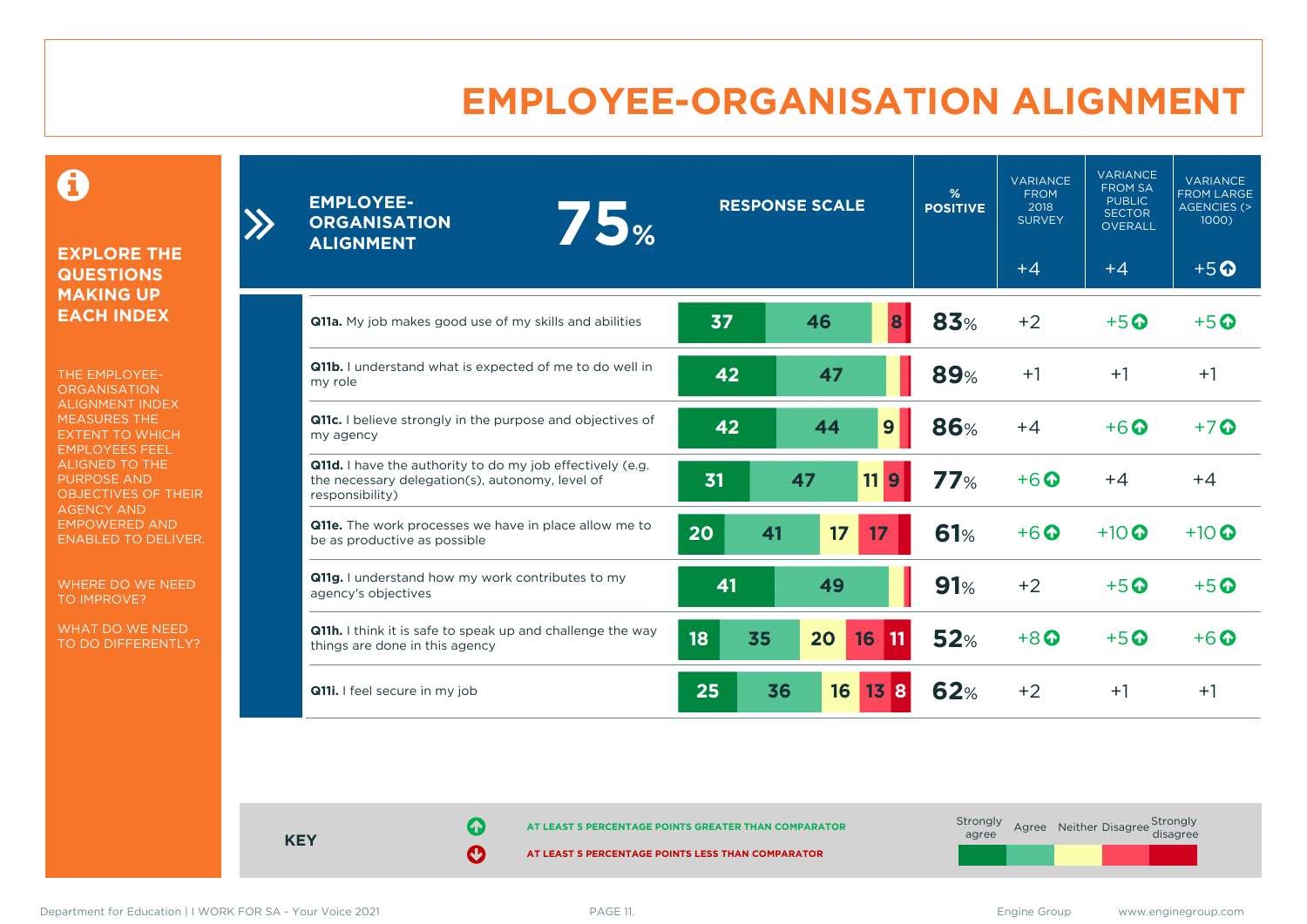# **CAREER AND WORKING CONDITIONS (EMPLOYER OF CHOICE)**

 $\mathbf \Theta$ 

### **EXPLORE THE QUESTIONS MAKING UP EACH INDEX**

THE CAREER AND **WORKING** CONDITIONS INDEX INDICATES HOW SATISFIED PEOPLE ARE WITH THE CAREER AND **WORKING** CONDITIONS OF THE SOUTH AUSTRALIAN PUBLIC SECTOR.

LOOK AT HOW YOUR POSITIVE SCORE COMPARES TO THE AVAILABLE COMPARISONS.

| <b>CAREER AND WORKING</b><br><b>57%</b><br><b>CONDITIONS (EMPLOYER</b><br><b>OF CHOICE)</b>                                                                                    |                 | <b>RESPONSE SCALE</b> |    |         | %<br><b>POSITIVE</b> | <b>VARIANCE</b><br><b>FROM</b><br>2018<br><b>SURVEY</b> | <b>VARIANCE</b><br><b>FROM SA</b><br><b>PUBLIC</b><br><b>SECTOR</b><br><b>OVERALL</b> | <b>VARIANCE</b><br><b>FROM LARGE</b><br>AGENCIES (><br>1000) |
|--------------------------------------------------------------------------------------------------------------------------------------------------------------------------------|-----------------|-----------------------|----|---------|----------------------|---------------------------------------------------------|---------------------------------------------------------------------------------------|--------------------------------------------------------------|
|                                                                                                                                                                                |                 |                       |    |         |                      | $+5$ <sup><math>\odot</math></sup>                      | $+1$                                                                                  | $+2$                                                         |
| <b>Q11j.</b> I am fairly remunerated (e.g. salary, superannuation)<br>for the work that I do                                                                                   | 20              | 43                    | 16 | 16      | <b>63%</b>           | $+4$                                                    | $+2$                                                                                  | $+2$                                                         |
| <b>Q11k.</b> I am satisfied with my non-monetary employment<br>conditions (e.g. leave, flexible work arrangements, other<br>benefits)                                          | 22 <sub>2</sub> | 44                    | 18 | 12      | <b>66%</b>           | $+2$                                                    | $-3$                                                                                  | -1                                                           |
| <b>Q111.</b> I am satisfied with the recognition I receive for doing<br>a good job                                                                                             | 18              | 37                    | 21 | 16<br>8 | <b>55%</b>           | $+7$ $\odot$                                            | $+5$ $\odot$                                                                          | $+6$ $\odot$                                                 |
| Q11n. I am satisfied with my ability to access and use flexible<br>working arrangements (flexible hours of work, patterns of work,<br>locations of work or other arrangements) | 20              | 35                    | 23 | 15      | <b>56%</b>           | $-1$                                                    | -60                                                                                   | -4                                                           |
| <b>Q14g.</b> I am satisfied with the opportunities available for<br>career development in my agency                                                                            | 19              | 35                    | 23 | 15<br>8 | 54%                  | $+8$ $\odot$                                            | $+10$ $\odot$                                                                         | $+9$ $\odot$                                                 |
| <b>Q16g.</b> My agency provides opportunities for job mobility<br>(e.g. secondment and/or temporary transfers)                                                                 | 14              | 36                    | 36 |         | 49%                  | $+12$ $\odot$                                           | $-3$                                                                                  | $-3$                                                         |

![](_page_11_Figure_6.jpeg)

Department for Education | I WORK FOR SA - Your Voice 2021 PAGE 12. Engine Group www.enginegroup.com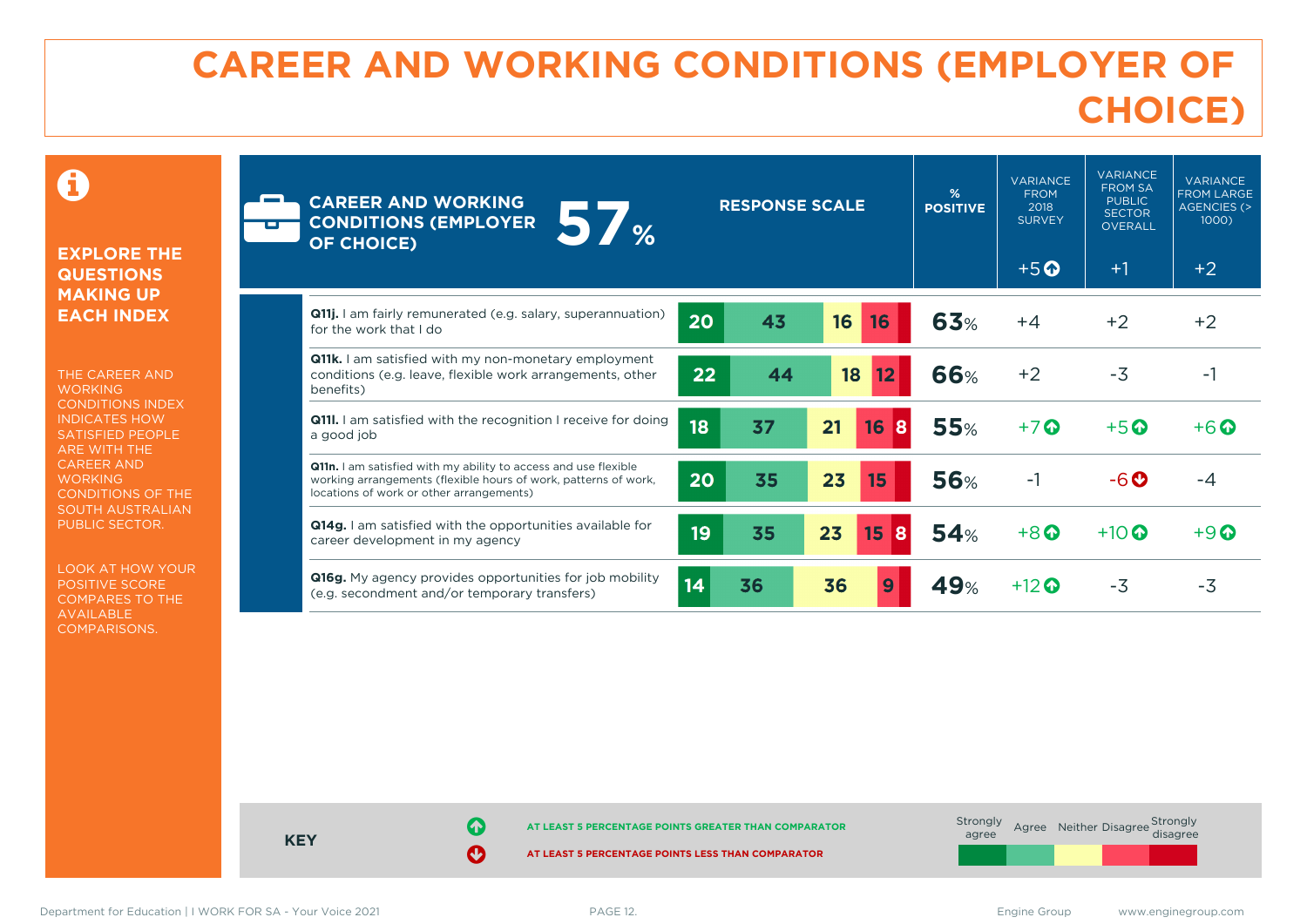# **EMPLOYEE WELLBEING**

0

### **EXPLORE THE QUESTIONS MAKING UP EACH INDEX**

THE WELLBEING SCORE MEASURES THE EXTENT TO WHICH EMPLOYEES FEEL SUPPORTED IN MAINTAINING THEIR HEALTH AND WELLBEING.

LOOK AT HOW YOUR POSITIVE SCORE COMPARES TO THE AVAILABLE COMPARISONS.

| 65%<br><b>EMPLOYEE WELLBEING</b>                                                                              |    | <b>RESPONSE SCALE</b> |                  | %<br><b>POSITIVE</b> | <b>VARIANCE</b><br><b>FROM</b><br>2018<br><b>SURVEY</b> | <b>VARIANCE</b><br><b>FROM SA</b><br><b>PUBLIC</b><br><b>SECTOR</b><br><b>OVERALL</b> | <b>VARIANCE</b><br><b>FROM LARGE</b><br><b>AGENCIES (&gt;</b><br>$1000$ ) |
|---------------------------------------------------------------------------------------------------------------|----|-----------------------|------------------|----------------------|---------------------------------------------------------|---------------------------------------------------------------------------------------|---------------------------------------------------------------------------|
|                                                                                                               |    |                       |                  |                      | $+7$ $\Omega$                                           | $+4$                                                                                  | $+6$ <sup><math>\odot</math></sup>                                        |
| <b>Q11f.</b> I am provided with the tools and equipment to do<br>my job safely                                | 32 |                       | 11<br>49         | 81%                  | $+5$ <sup>O</sup>                                       | $+6$ $\odot$                                                                          | $+8$ <sup><math>\odot</math></sup>                                        |
| Q12d. My workgroup has the tools and resources to<br>perform well                                             | 19 | 50                    | 16<br>11         | <b>69%</b>           | $+11$                                                   | $+9$ $\odot$                                                                          | $+10$ $\odot$                                                             |
| <b>Q17a.</b> I am satisfied with the policies/practices in place to<br>help me manage my health and wellbeing | 18 | 45                    | 18<br>12         | 63%                  | $+9$                                                    | $+2$                                                                                  | $+4$                                                                      |
| <b>Q17b.</b> I think my agency cares about my health and<br>wellbeing                                         | 19 | 40                    | 19<br><b>129</b> | <b>60%</b>           | $+11$                                                   | $+6$ $\odot$                                                                          | $+8$ <sup><math>\odot</math></sup>                                        |
| <b>Q17d.</b> I am able to strike the right balance between my<br>work and home life                           | 13 | 38                    | 18<br>20         | 51%                  | $+2$                                                    | -4                                                                                    | $-2$                                                                      |

![](_page_12_Figure_6.jpeg)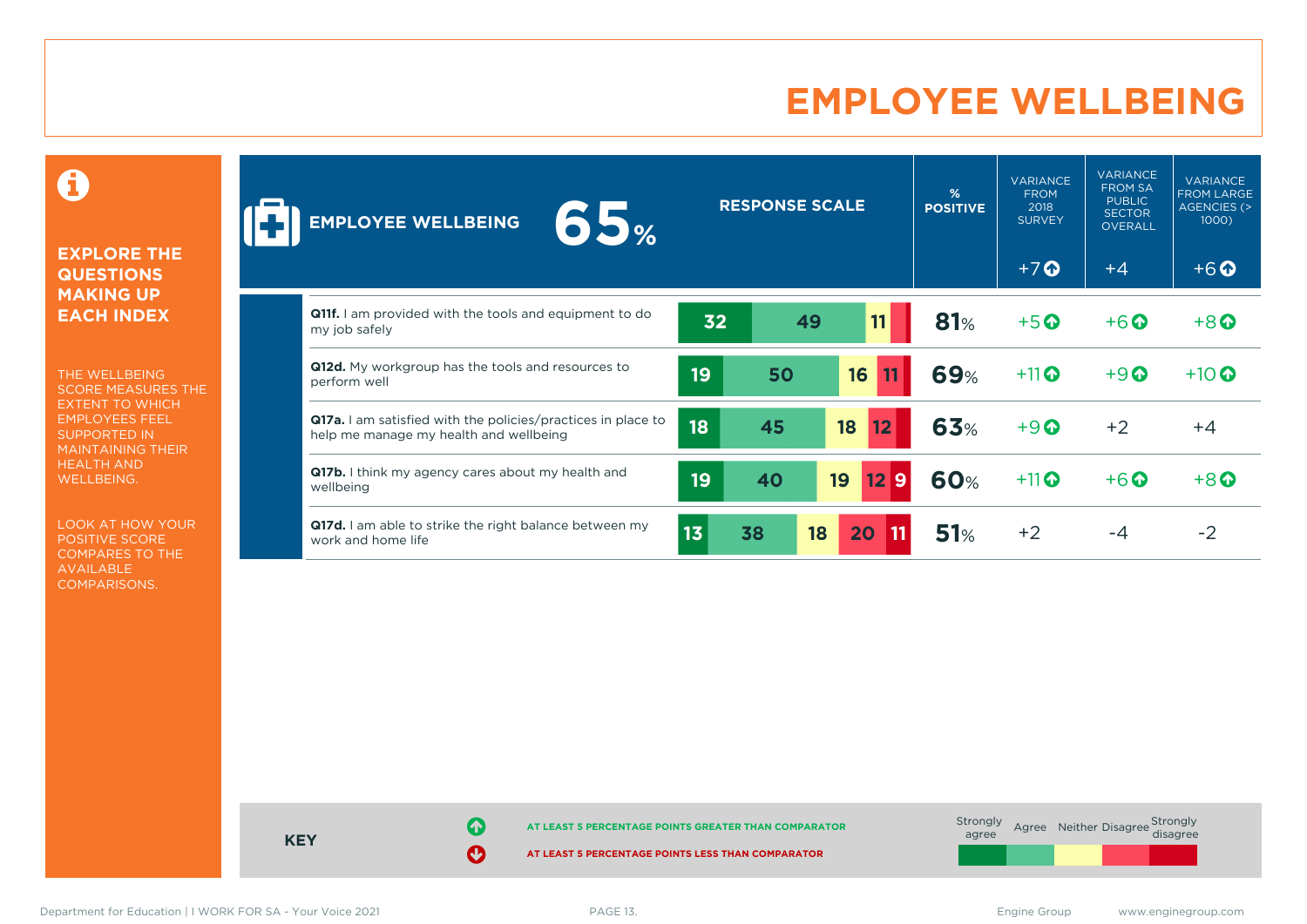# **OPEN COMMENTS**

### 0

**WHAT ARE YOUR PEOPLE SAYING ABOUT THEIR WORKING EXPERIENCES?**

THE COMMENTS WERE GROUPED INTO THEMES.

THE BAR CHART SHOWS THE TOP 5 THEMES, TO GIVE YOU AN IDEA OF WHERE TO FOCUS.

REVIEW THESE COMMENT THEMES IN THE CONTEXT OF YOUR RESULTS - HOW DO THEY REINFORCE OR PROVIDE ADDITIONAL CONTEXT TO YOUR **RESULTS?** 

# **'What is the one thing the South Australian Public Sector is doing really well?'**

### **YOUR TOP 5 THEMES:**

| <b>01. Organisational Objectives &amp; Purpose</b> |                      | 925<br><b>COUNTS</b> |  |
|----------------------------------------------------|----------------------|----------------------|--|
| 02. Wellbeing                                      |                      | 888<br><b>COUNTS</b> |  |
| 03. Others                                         |                      | 656<br><b>COUNTS</b> |  |
| 04. Communication                                  | 332<br><b>COUNTS</b> |                      |  |
| <b>05. Equality and Fair</b><br><b>Treatment</b>   | 266<br><b>COUNTS</b> |                      |  |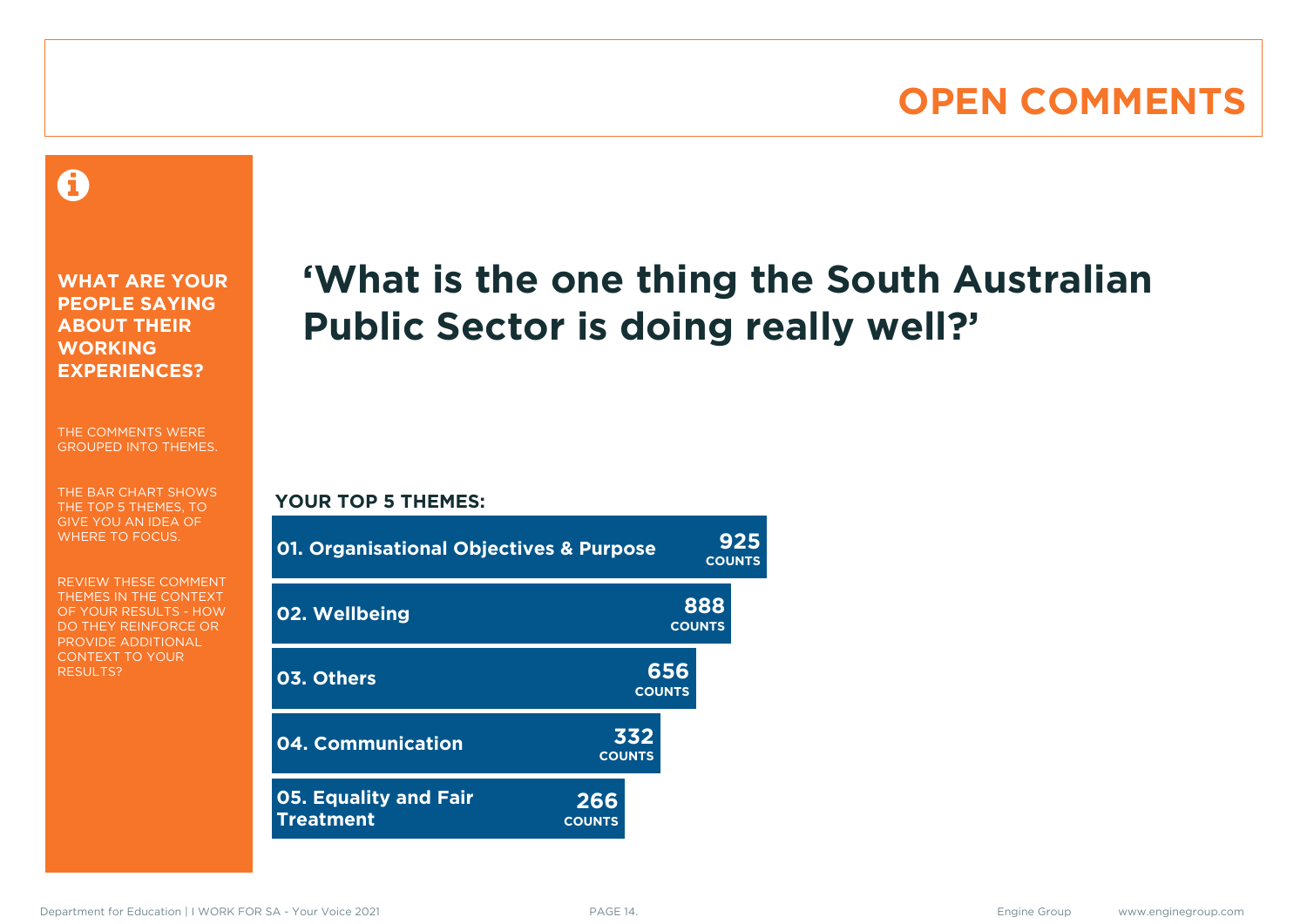# **OPEN COMMENTS**

A

**WHAT ARE YOUR PEOPLE SAYING ABOUT THEIR WORKING EXPERIENCES?**

THE COMMENTS WERE GROUPED INTO THEMES.

THE BAR CHART SHOWS THE TOP 5 THEMES, TO GIVE YOU AN IDEA OF WHERE TO FOCUS.

REVIEW THESE COMMENT THEMES IN THE CONTEXT OF YOUR RESULTS - HOW DO THEY REINFORCE OR PROVIDE ADDITIONAL CONTEXT TO YOUR **RESULTS?** 

# **'What is the most important issue that needs to be addressed across the South Australian Public Sector?'**

**YOUR TOP 5 THEMES:**

| 01. Wellbeing                                                |                      |                      |                      |                      | 1965<br><b>COUNTS</b> |
|--------------------------------------------------------------|----------------------|----------------------|----------------------|----------------------|-----------------------|
| <b>02. Organisational Objectives &amp;</b><br><b>Purpose</b> |                      |                      |                      | 781<br><b>COUNTS</b> |                       |
| 03. Resources                                                |                      |                      | 654<br><b>COUNTS</b> |                      |                       |
| 04. Equality and Fair Treatment                              |                      | 649<br><b>COUNTS</b> |                      |                      |                       |
| 05. Administration                                           | 542<br><b>COUNTS</b> |                      |                      |                      |                       |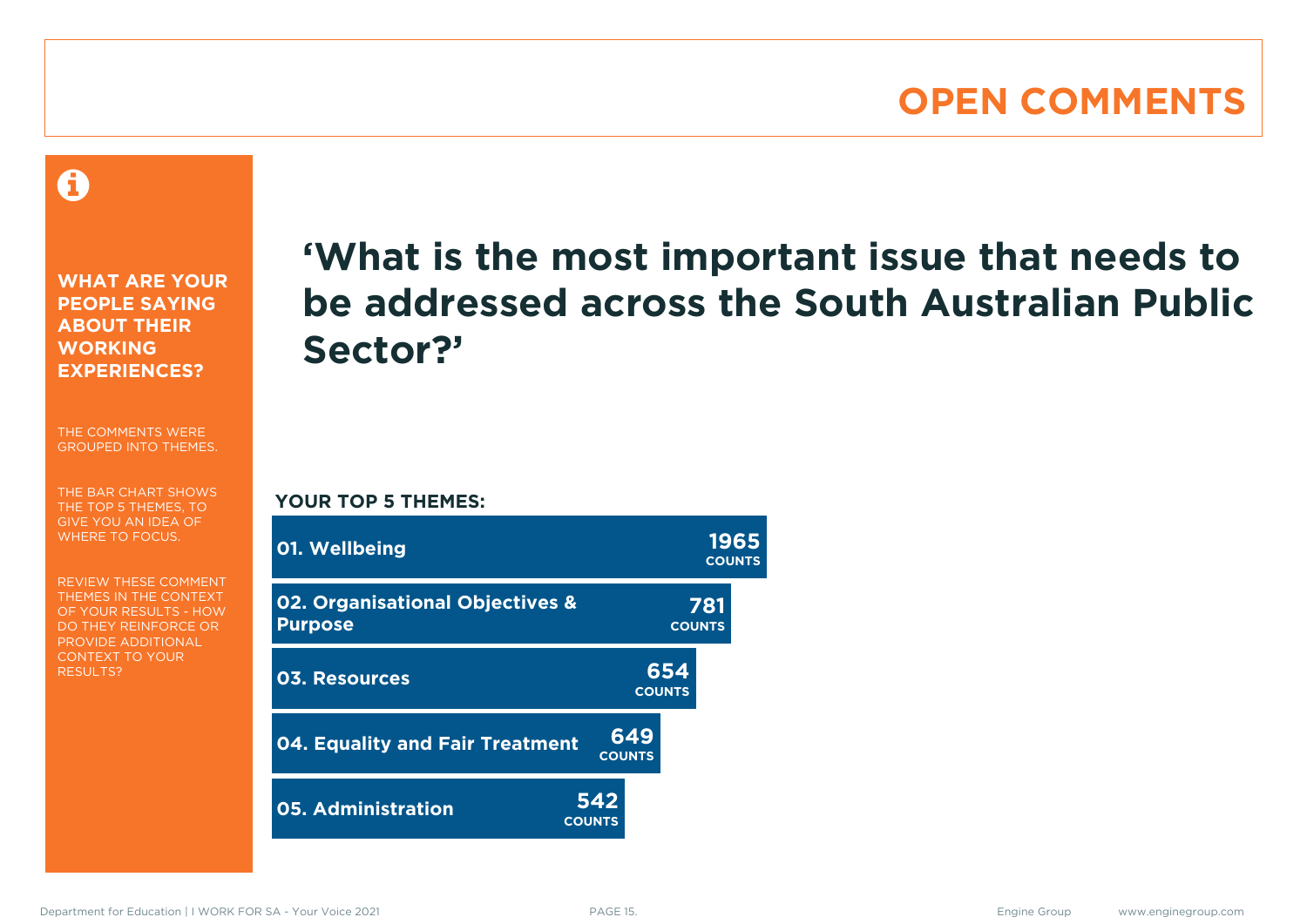# **OTHER QUESTIONS**

0

THESE PAGES SHOW ADDITIONAL QUESTIONS THAT WERE ASKED OF ALL PUBLIC SECTOR EMPLOYEES, THAT ARE NOT INCLUDED IN THE SURVEY INDICES SHOWN ON THE PREVIOUS PAGES.

THE RESULTS OUTLINE THE PROPORTION OF COLLEAGUES RESPONDING POSITIVELY (STRONGLY AGREE + AGREE), NEUTRALLY (NEITHER AGREE NOR **NEGATIVELY** (DISAGREE + STRONGLY DISAGREE).

REVIEW THESE QUESTIONS FOR ADDITIONAL CONTEXT AND INSIGHTS THAT MAY WARRANT FURTHER INVESTIGATION OR ACTION.

|                                                                                                                                                                                       |    | <b>RESPONSE SCALE</b> |    |                  | %<br><b>POSITIVE</b> | <b>VARIANCE</b><br><b>FROM</b><br>2018<br><b>SURVEY</b> | <b>VARIANCE</b><br><b>FROM SA</b><br><b>PUBLIC</b><br><b>SECTOR</b><br><b>OVERALL</b> | <b>VARIANCE</b><br><b>FROM LARGE</b><br><b>AGENCIES (&gt;</b><br>1000) |
|---------------------------------------------------------------------------------------------------------------------------------------------------------------------------------------|----|-----------------------|----|------------------|----------------------|---------------------------------------------------------|---------------------------------------------------------------------------------------|------------------------------------------------------------------------|
| Q11m. I am happy to go the 'extra mile' at work when<br>reauired                                                                                                                      | 44 |                       | 44 | $\vert 8 \vert$  | 87%                  | $-2$                                                    | $+2$                                                                                  | $+3$                                                                   |
| Q13g. My manager takes appropriate action to address<br>underperformance within my workgroup                                                                                          | 21 | 32                    | 30 | 11               | 53%                  |                                                         | $+1$                                                                                  | $+2$                                                                   |
| Q15d. I feel senior managers in my agency actively<br>engage with employees                                                                                                           | 18 | 35                    | 24 | $15 \text{ }8$   | 53%                  |                                                         | $+8$ $\Omega$                                                                         | $+10$ $\odot$                                                          |
| Q16c. When things go wrong, my agency uses this as an<br>opportunity to review, learn, and improve the management of<br>similar risks                                                 | 20 | 45                    | 22 | 9                | <b>65%</b>           | $+9$                                                    | $+8$                                                                                  | $+9$ $\odot$                                                           |
| Q16d. My agency is committed to creating a diverse workforce<br>(e.g. gender, age, cultural and linguistic background, disability,<br>Aboriginal and Torres Strait Islander, LGBTIQ+) | 24 | 45                    |    | 24               | <b>69%</b>           | $+12$ $\odot$                                           | $+1$                                                                                  | $+1$                                                                   |
| Q16e. Personal background is not a barrier to success in my<br>agency (e.g. cultural background, age, disability, sexual<br>orientation, gender etc.)                                 | 29 | 45                    |    | 17               | <b>75%</b>           | $+7$ $\odot$                                            | $+5$ <sup><math>\odot</math></sup>                                                    | $+5$ $\odot$                                                           |
| <b>Q16h.</b> I am confident in relating my agency's<br>Reconciliation Action Plan to my work                                                                                          | 13 | 36                    | 39 | $\boldsymbol{9}$ | 49%                  |                                                         | $+5$ $\odot$                                                                          | $+5$ $\odot$                                                           |
| Q16i. I am satisfied with the cultural learning<br>opportunities within my agency                                                                                                     | 17 | 45                    | 27 | 8                | <b>62%</b>           |                                                         | $+6$ $\odot$                                                                          | $+5$ <sup><math>\odot</math></sup>                                     |
| Q17c. I feel the level of stress in my job is appropriate                                                                                                                             | 10 | 33<br>18              | 25 | 15               | 43%                  |                                                         | $-1$                                                                                  | $+1$                                                                   |

**KEY**

**AT LEAST 5 PERCENTAGE POINTS GREATER THAN COMPARATOR**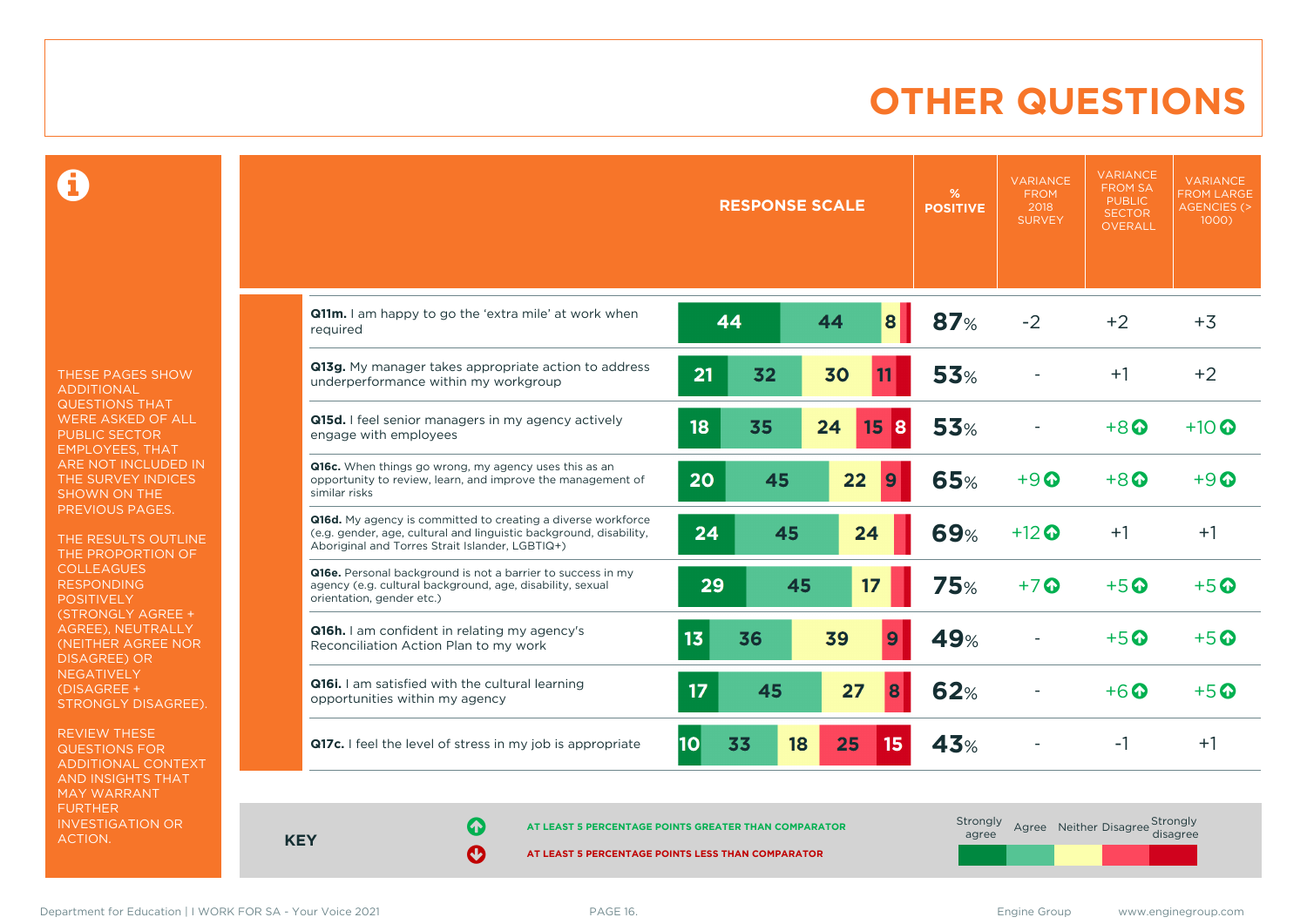# **OTHER QUESTIONS**

0

THESE PAGES SHOW ADDITIONAL QUESTIONS THAT WERE ASKED OF ALL PUBLIC SECTOR EMPLOYEES, THAT ARE NOT INCLUDED IN THE SURVEY INDICES SHOWN ON THE PREVIOUS PAGES.

THE RESULTS OUTLINE THE PROPORTION OF **COLLEAGUES** RESPONDING POSITIVELY (STRONGLY AGREE + AGREE), NEUTRALLY (NEITHER AGREE NOR **NEGATIVELY** (DISAGREE + STRONGLY DISAGREE).

REVIEW THESE QUESTIONS FOR ADDITIONAL CONTEXT AND INSIGHTS THAT MAY WARRANT FURTHER INVESTIGATION OR ACTION.

|           |                                                                                                   | <b>RESPONSE SCALE</b><br><b>POSITIVE</b> |            | <b>VARIANCE</b><br><b>FROM</b><br>2018<br><b>SURVEY</b> | <b>VARIANCE</b><br><b>FROM SA</b><br><b>PUBLIC</b><br><b>SECTOR</b><br>OVERALL | <b>VARIANCE</b><br><b>FROM LARGE</b><br><b>AGENCIES (&gt;</b><br>1000)    |
|-----------|---------------------------------------------------------------------------------------------------|------------------------------------------|------------|---------------------------------------------------------|--------------------------------------------------------------------------------|---------------------------------------------------------------------------|
|           |                                                                                                   |                                          |            |                                                         |                                                                                |                                                                           |
|           | Q17e. I feel comfortable discussing my mental health and<br>36<br>19<br>wellbeing with my manager | 18<br>$15$ 11                            | <b>56%</b> |                                                         | $+3$                                                                           | $+5O$                                                                     |
|           | 30<br>Q20a. I feel a connection with the public sector values                                     | 19<br>47                                 | <b>76%</b> |                                                         | $+2$                                                                           | $+3$                                                                      |
|           | Q20b. In my workgroup our everyday actions are guided<br>23<br>by the Public Sector Values        | 43<br>24                                 | <b>67%</b> |                                                         | $+2$                                                                           | $+3$                                                                      |
|           | Q28. I believe action will be taken on the results from this<br>8<br>29<br>survey by the sector   | 37<br>17<br>9                            | 37%        | $+6$ <sup><math>\odot</math></sup>                      | $+3$                                                                           | $+5$ <sup>O</sup>                                                         |
|           | Q29. I believe action will be taken on the results from this<br> 10 <br>29<br>survey by my agency | 35<br><b>16 10</b>                       | 39%        |                                                         | $+5$ $\odot$                                                                   | $+6$ $\odot$                                                              |
|           | <b>RESPONSE SCALE</b>                                                                             | <b>RESPONSES</b>                         | %          | <b>VARIANCE</b><br><b>FROM</b><br>2018<br><b>SURVEY</b> | <b>VARIANCE</b><br><b>FROM SA</b><br>PUBLIC SECTOR<br><b>OVERALL</b>           | <b>VARIANCE</b><br><b>FROM</b><br>LARGE<br><b>AGENCIES (&gt;</b><br>1000) |
|           | Q14a. I have a current performance and development plan that<br>sets out my individual objectives | 6333                                     |            |                                                         |                                                                                |                                                                           |
| Yes       |                                                                                                   | 5549                                     | 88%        | $+1$                                                    | $+8$ <sup>O</sup>                                                              | $+8$ <sup>O</sup>                                                         |
| <b>No</b> |                                                                                                   | 784                                      | 12%        | $-1$                                                    | $-8o$                                                                          | $-8o$                                                                     |

**KEY**

 $\overline{\phantom{a}}$ 

 $\sim$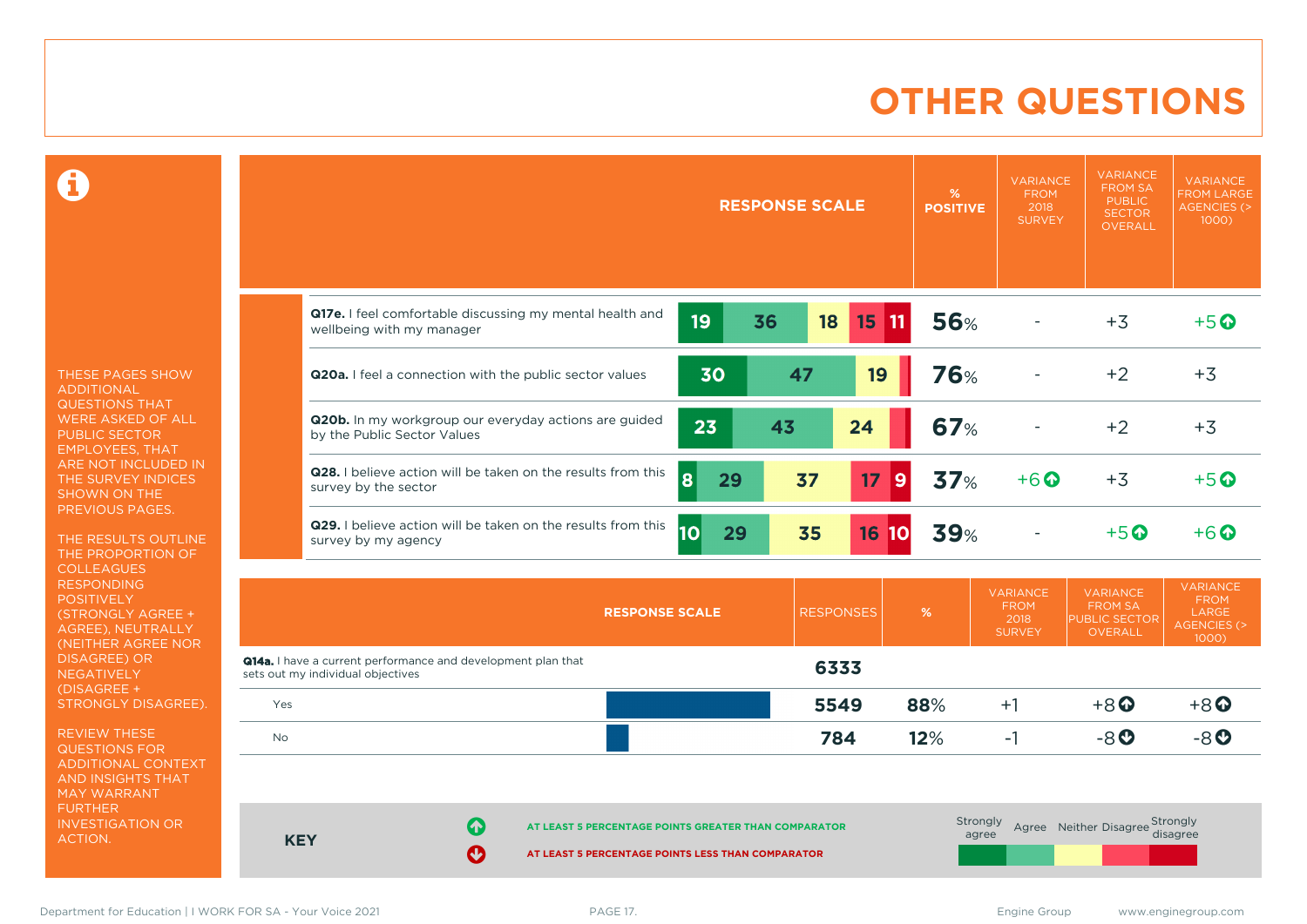### **COVID-19**

 $\mathbf \Omega$ 

THE 2021 SURVEY ASKED QUESTIONS ABOUT HOW **EFFECTIVELY** AGENCIES MANAGED THE CHANGES REQUIRED AS A RESULT OF COVID-19.

REVIEW THE RESULTS AND IDENTIFY SPECIFIC AREAS OF ACTION THAT MAY BE REQUIRED AS A RESULT - WHAT DO YOU NEED TO FOCUS ON FOR IMPROVEMENT?

REFLECT ON THIS INFORMATION TO UNDERSTAND HOW EMPLOYEES FEEL YOUR AGENCY WAS ABLE TO RAPIDLY ADAPT TO THE COVID-19 SITUATION. THIS CAN BE USED TO INFORM FUTURE ACTIONS REQUIRED WHEN OUR EXTERNAL **CIRCUMSTANCES** CHANGE.

|           |                                                                                                                                                                           |    | <b>RESPONSE SCALE</b> |         | $\%$<br><b>POSITIVE</b> | <b>VARIANCE</b><br><b>FROM</b><br>2018<br><b>SURVEY</b> | <b>VARIANCE</b><br><b>FROM SA</b><br><b>PUBLIC</b><br><b>SECTOR</b><br>OVERALL | <b>VARIANCE</b><br><b>FROM LARGE</b><br><b>AGENCIES (&gt;</b><br>1000)    |
|-----------|---------------------------------------------------------------------------------------------------------------------------------------------------------------------------|----|-----------------------|---------|-------------------------|---------------------------------------------------------|--------------------------------------------------------------------------------|---------------------------------------------------------------------------|
|           | Q18a. I believe my agency provided sufficient resources and                                                                                                               |    |                       |         |                         |                                                         |                                                                                |                                                                           |
|           | arrangements to help me feel safe (e.g. physical distancing<br>measures, working from home arrangements, face masks, hand<br>sanitiser)                                   | 28 | 45                    | 1210    | 73%                     |                                                         | $-4$                                                                           | $-2$                                                                      |
|           | Q18b. My manager provided me with sufficient direction<br>about my priorities                                                                                             | 27 | 47                    | 16      | <b>75%</b>              |                                                         | $+3$                                                                           | $+4$                                                                      |
|           | <b>Q18c.</b> I was satisfied with the communications I received<br>from senior managers about changes impacting my work                                                   | 25 | 46                    | 16<br>8 | 72%                     |                                                         | $+6$ <sup><math>\odot</math></sup>                                             | $+7$ $\odot$                                                              |
|           | Q18d. During this time, I felt that my manager cared about my<br>wellbeing (if you have more than one manager, consider the<br>manager who you report to most frequently) | 32 | 42                    | 14      | <b>75%</b>              |                                                         | $+4$                                                                           | $+5$ <sup><math>\odot</math></sup>                                        |
|           | Q18e. I felt that my workgroup went the extra mile to<br>support each other                                                                                               | 39 | 40                    | 14      | <b>79%</b>              |                                                         | $+4$                                                                           | $+5$ $\odot$                                                              |
|           | <b>RESPONSE SCALE</b>                                                                                                                                                     |    | <b>RESPONSES</b>      |         | %                       | <b>VARIANCE</b><br><b>FROM</b><br>2018<br><b>SURVEY</b> | <b>VARIANCE</b><br><b>FROM SA</b><br><b>PUBLIC SECTOR</b><br><b>OVERALL</b>    | <b>VARIANCE</b><br><b>FROM</b><br>LARGE<br><b>AGENCIES (&gt;</b><br>1000) |
|           | Q18f. Were you mobilised to another agency or another role<br>within your agency because of COVID-19 requirements?                                                        |    | 6280                  |         |                         |                                                         |                                                                                |                                                                           |
| Yes       |                                                                                                                                                                           |    | 240                   |         | 4%                      |                                                         | $-5o$                                                                          | $-5o$                                                                     |
| <b>No</b> |                                                                                                                                                                           |    | 5863                  |         | 93%                     |                                                         | $+5$ <sup>O</sup>                                                              | $+5$ <sup>O</sup>                                                         |
| Not sure  |                                                                                                                                                                           |    | 177                   |         | 3%                      | $\overline{a}$                                          | $\circ$                                                                        | $\circ$                                                                   |
|           | Œ<br>AT LEAST 5 PERCENTAGE POINTS GREATER THAN COMPARATOR<br><b>KEY</b><br>Ø<br>AT LEAST 5 PERCENTAGE POINTS LESS THAN COMPARATOR                                         |    |                       |         |                         | Strongly<br>agree                                       | Agree Neither Disagree Strongly                                                | disagree                                                                  |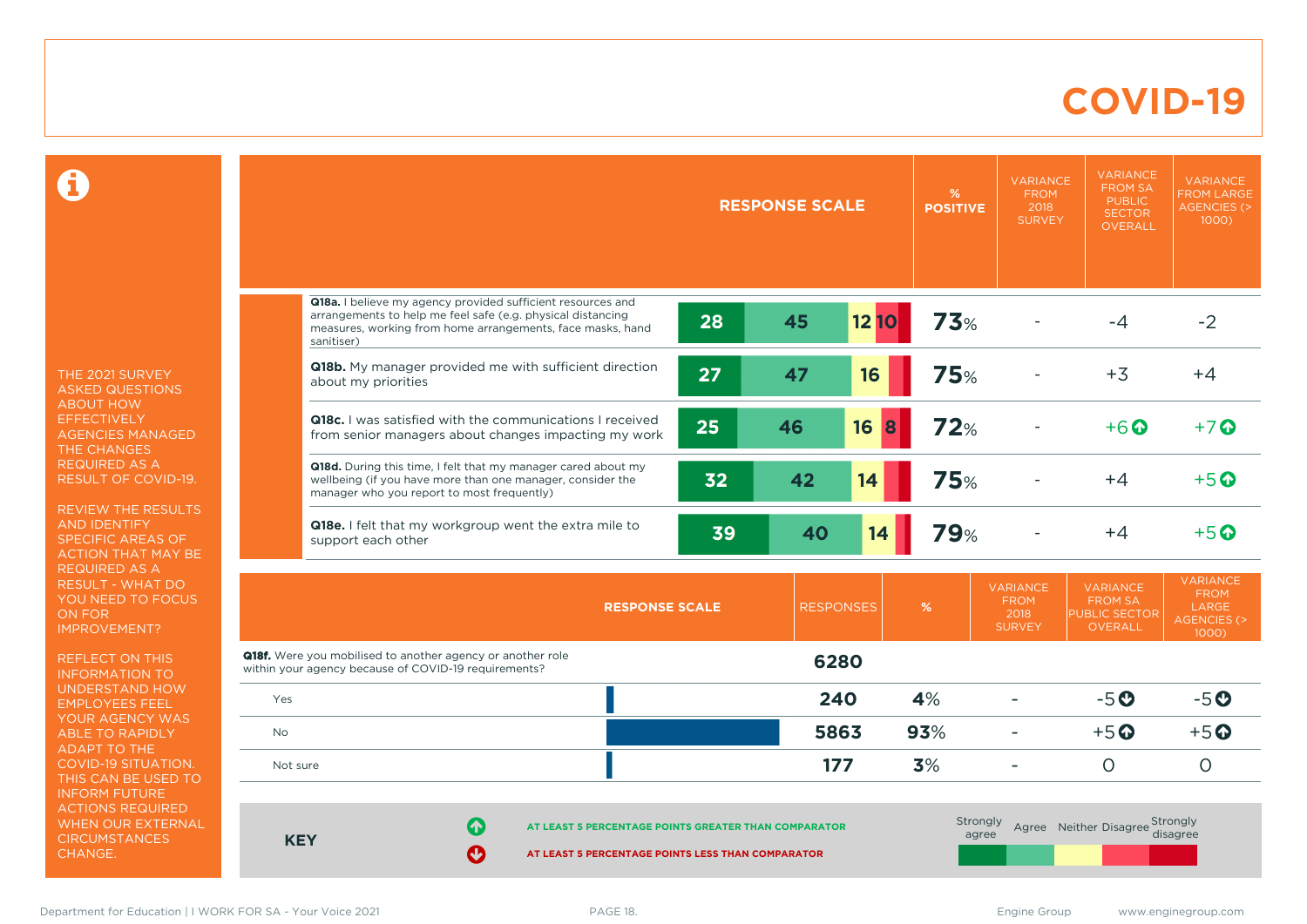0

THESE QUESTIONS GIVE YOU VALUABLE INSIGHT INTO THE REASONS YOUR EMPLOYEES JOINED THE PUBLIC SECTOR, AND THEIR REASONS FOR WANTING TO STAY OR LEAVE.

WHAT DOES THIS TELL YOU ABOUT YOUR CURRENT EMPLOYEE VALUE PROPOSITION?

IS THERE ROOM FOR IMPROVEMENT?

|                                                                                                       | <b>RESPONSE SCALE</b> | <b>RESPONSES</b> | %   | <b>VARIANCE</b><br><b>FROM</b><br>2018<br><b>SURVEY</b> | <b>VARIANCE</b><br><b>FROM SA</b><br><b>PUBLIC SECTOR</b><br>OVERALL | <b>VARIANCE</b><br><b>FROM</b><br>LARGE<br><b>AGENCIES (&gt;</b><br>1000) |
|-------------------------------------------------------------------------------------------------------|-----------------------|------------------|-----|---------------------------------------------------------|----------------------------------------------------------------------|---------------------------------------------------------------------------|
| <b>Q21.</b> Which of the following describes why you joined the public<br>sector? [Multiple Response] |                       | 17409            |     |                                                         |                                                                      |                                                                           |
| Type of work offered                                                                                  |                       | 4086             | 23% | $+23$ <sup>O</sup>                                      | $+3$                                                                 | $+3$                                                                      |
| Job security and stability                                                                            |                       | 2814             | 16% | $-4$                                                    | $-3$                                                                 | $-4$                                                                      |
| Service to the general public                                                                         |                       | 2526             | 15% | $+15$ <sup>O</sup>                                      | $-1$                                                                 | $-1$                                                                      |
| T The work aligned with my job skills/experience                                                      |                       | 3725             | 21% | $+8$ <sup>O</sup>                                       | $+2$                                                                 | $+2$                                                                      |
| The department I work for                                                                             |                       | 1417             | 8%  | $-5o$                                                   | $+2$                                                                 | $+2$                                                                      |
| Geographical location                                                                                 |                       | 1134             | 7%  | $-13$ <sup>O</sup>                                      | $\circ$                                                              | $\circ$                                                                   |
| Remuneration                                                                                          |                       | 701              | 4%  | $-1$                                                    | $-1$                                                                 | $-1$                                                                      |
| Workplace culture                                                                                     |                       | 653              | 4%  | $\circ$                                                 | $\circ$                                                              | $\circ$                                                                   |
| Other                                                                                                 |                       | 353              | 2%  | $\circ$                                                 | $+1$                                                                 | $+1$                                                                      |
| Q22. Which of the following statements best reflect your<br>working life intentions?                  |                       | 6174             |     |                                                         |                                                                      |                                                                           |
| I want to stay in my agency long-term                                                                 |                       | 5090             | 82% |                                                         | $+6$ <sup>O</sup>                                                    | $+6$ <sup>O</sup>                                                         |
| I want to leave my agency but stay in the public sector                                               |                       | 679              | 11% |                                                         | $-5o$                                                                | $-5o$                                                                     |
| I want to leave the public sector                                                                     |                       | 405              | 7%  |                                                         | $-1$                                                                 | $-1$                                                                      |

**KEY** 

**TEXT CHANGE SINCE 2018 SURVEY**

**AT LEAST 5 PERCENTAGE POINTS GREATER THAN COMPARATOR**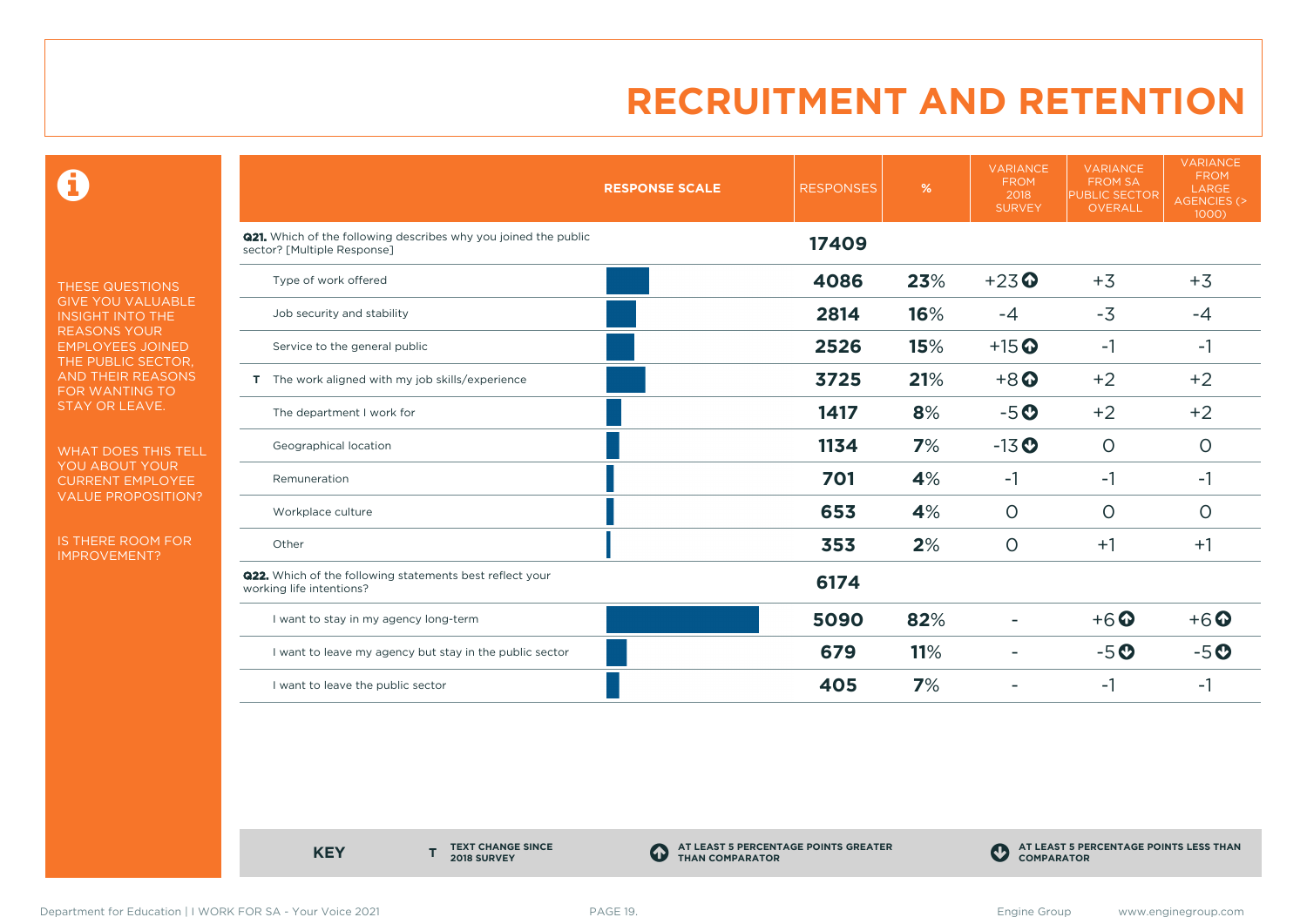$\mathbf \Theta$ 

THESE QUESTIONS GIVE YOU VALUABLE INSIGHT INTO THE REASONS YOUR EMPLOYEES JOINED THE PUBLIC SECTOR, AND THEIR REASONS FOR WANTING TO STAY OR LEAVE.

WHAT DOES THIS TELL YOU ABOUT YOUR CURRENT EMPLOYEE VALUE PROPOSITION?

IS THERE ROOM FOR IMPROVEMENT?

|                                                                                                 | <b>RESPONSE SCALE</b> | <b>RESPONSES</b> | %   | <b>VARIANCE</b><br><b>FROM</b><br>2018<br><b>SURVEY</b> | <b>VARIANCE</b><br><b>FROM SA</b><br><b>PUBLIC SECTOR</b><br><b>OVERALL</b> | <b>VARIANCE</b><br><b>FROM</b><br>LARGE<br>AGENCIES (><br>1000 |
|-------------------------------------------------------------------------------------------------|-----------------------|------------------|-----|---------------------------------------------------------|-----------------------------------------------------------------------------|----------------------------------------------------------------|
| Q23a. Which of the following describes your reasons for<br>wanting to stay? [Multiple Response] |                       | 23713            |     |                                                         |                                                                             |                                                                |
| Long term career progression                                                                    |                       | 1767             | 7%  |                                                         | $\circ$                                                                     | $\circ$                                                        |
| Type of work offered                                                                            |                       | 3213             | 14% |                                                         | $+1$                                                                        | $+1$                                                           |
| <b>Employment conditions</b>                                                                    |                       | 2349             | 10% | -                                                       | $\circ$                                                                     | $\circ$                                                        |
| Job security and stability                                                                      |                       | 3039             | 13% |                                                         | $-1$                                                                        | $-1$                                                           |
| Service to the general public                                                                   |                       | 2329             | 10% |                                                         | $\circ$                                                                     | $-1$                                                           |
| The work aligns with my job skills/experience                                                   |                       | 3403             | 14% |                                                         | $+1$                                                                        | $+1$                                                           |
| The department I work for                                                                       |                       | 1576             | 7%  |                                                         | $\Omega$                                                                    | $\circ$                                                        |
| Geographical location                                                                           |                       | 1383             | 6%  |                                                         | $\circ$                                                                     | $\circ$                                                        |
| Remuneration                                                                                    |                       | 872              | 4%  |                                                         | $-1$                                                                        | $-1$                                                           |
| Workplace culture                                                                               |                       | 1220             | 5%  | -                                                       | $\circ$                                                                     | $\circ$                                                        |
| Confidence in immediate manager                                                                 |                       | 1522             | 6%  |                                                         | $\circ$                                                                     | $\circ$                                                        |
| Confidence in senior management                                                                 |                       | 829              | 3%  |                                                         | $\circ$                                                                     | $\circ$                                                        |
| Other                                                                                           |                       | 211              | 1%  |                                                         | $\circ$                                                                     | 0                                                              |

**KEY C** 

**AT LEAST 5 PERCENTAGE POINTS GREATER THAN COMPARATOR**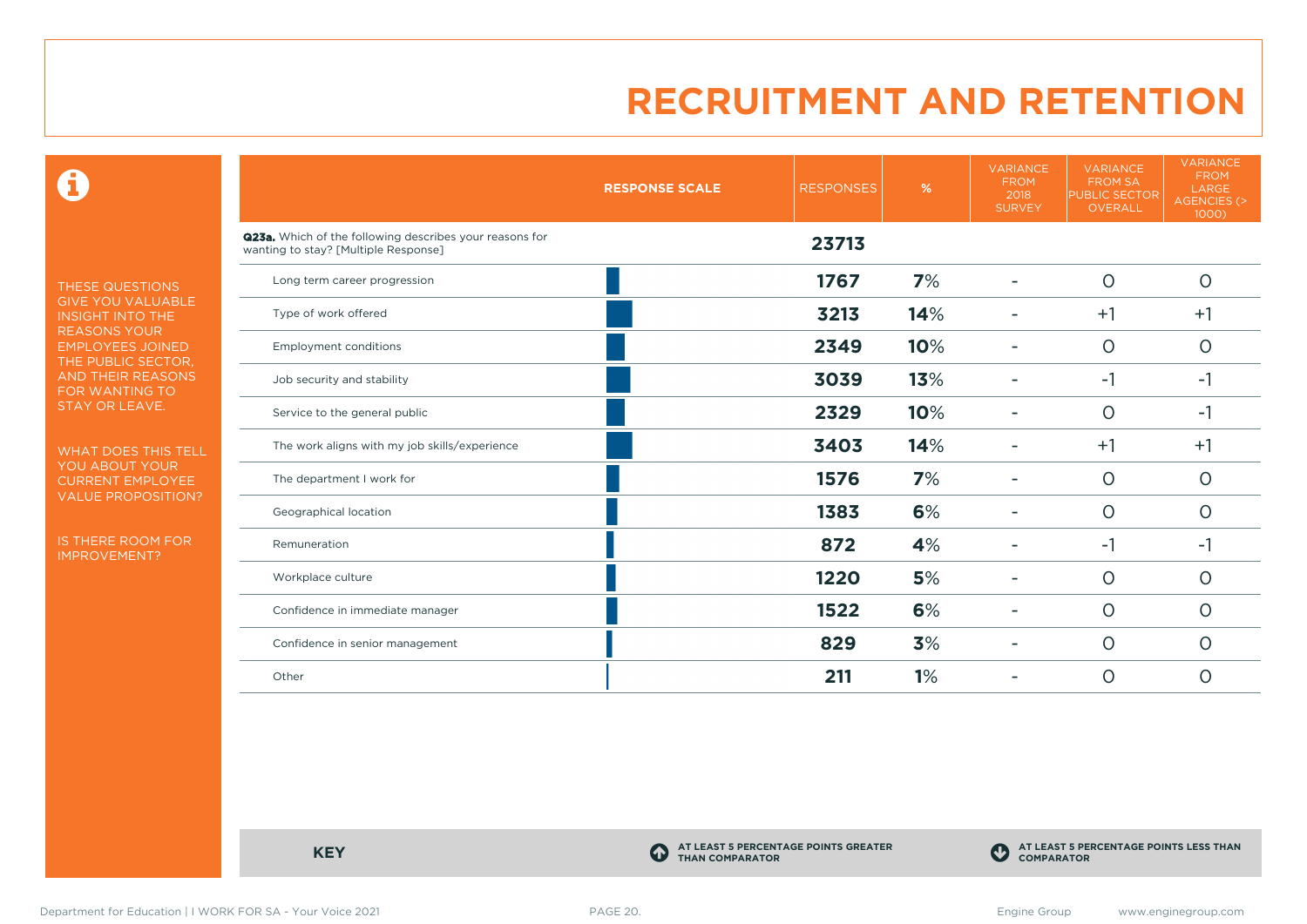$\mathbf \Theta$ 

THESE QUESTIONS GIVE YOU VALUABLE INSIGHT INTO THE REASONS YOUR EMPLOYEES JOINED THE PUBLIC SECTOR, AND THEIR REASONS FOR WANTING TO STAY OR LEAVE.

WHAT DOES THIS TELL YOU ABOUT YOUR CURRENT EMPLOYEE VALUE PROPOSITION?

IS THERE ROOM FOR IMPROVEMENT?

|                                                                                 | <b>RESPONSE SCALE</b> | <b>RESPONSES</b> | %   | <b>VARIANCE</b><br><b>FROM</b><br>2018<br><b>SURVEY</b> | <b>VARIANCE</b><br><b>FROM SA</b><br><b>PUBLIC SECTOR</b><br>OVERALL | <b>VARIANCE</b><br><b>FROM</b><br>LARGE<br>AGENCIES (><br>1000) |
|---------------------------------------------------------------------------------|-----------------------|------------------|-----|---------------------------------------------------------|----------------------------------------------------------------------|-----------------------------------------------------------------|
| <b>Q23b.</b> Which of the following best describes when you intend to<br>leave? |                       | 1071             |     |                                                         |                                                                      |                                                                 |
| I want to leave within 12 months                                                |                       | 367              | 34% | -                                                       | $-5o$                                                                | -4                                                              |
| I want to leave within 1-2 years                                                |                       | 303              | 28% | $\overline{\phantom{a}}$                                | $+2$                                                                 | $+2$                                                            |
| I want to leave within 2-5 years                                                |                       | 259              | 24% | ٠                                                       | $+1$                                                                 |                                                                 |
| I want to leave within 5+ years                                                 |                       | 142              | 13% | ۰                                                       | $+3$                                                                 | +3                                                              |

**KEY C** 

![](_page_20_Picture_8.jpeg)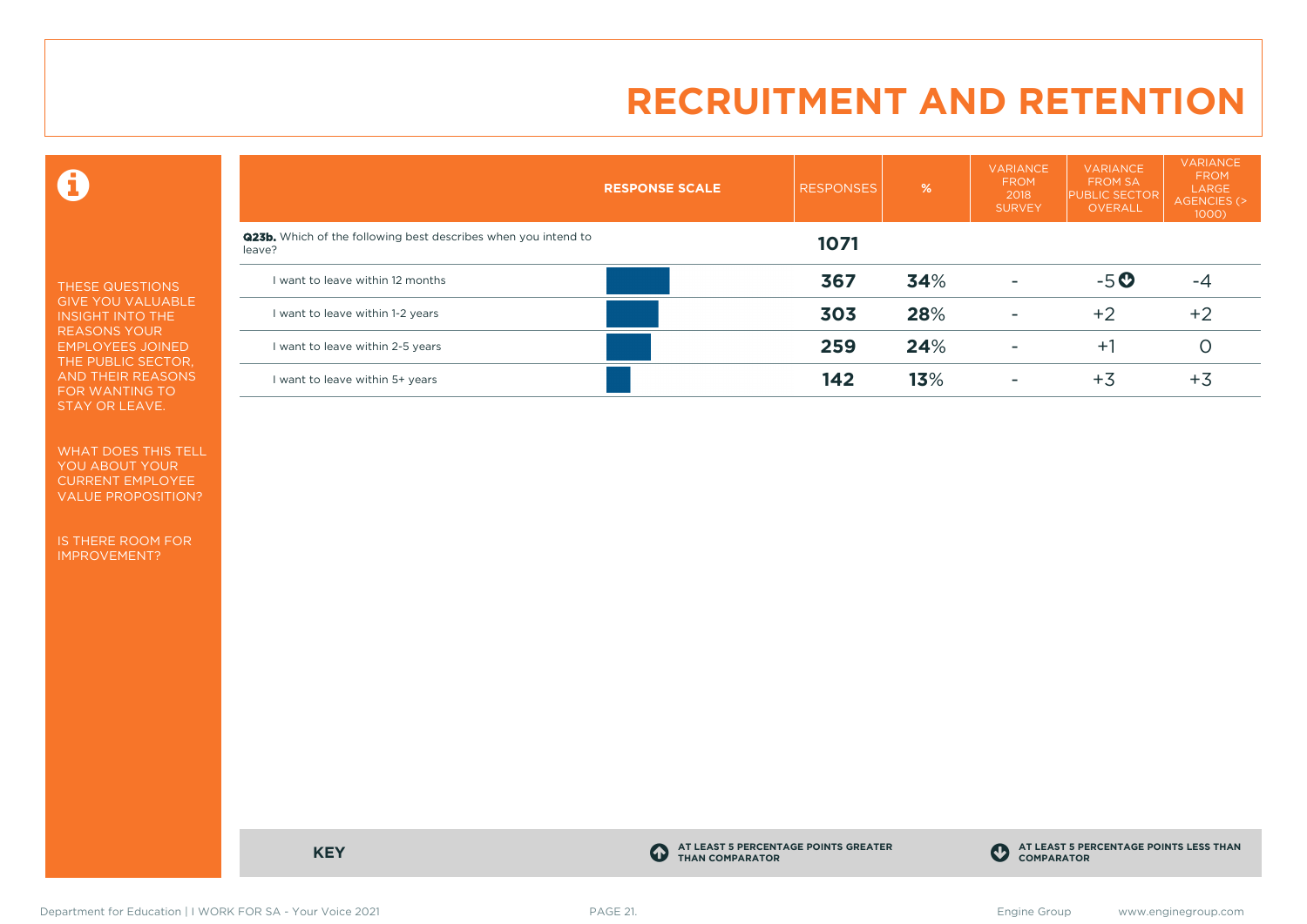0

THESE QUESTIONS GIVE YOU VALUABLE INSIGHT INTO THE REASONS YOUR EMPLOYEES JOINED THE PUBLIC SECTOR, AND THEIR REASONS FOR WANTING TO STAY OR LEAVE.

WHAT DOES THIS TELL YOU ABOUT YOUR CURRENT EMPLOYEE VALUE PROPOSITION?

IS THERE ROOM FOR IMPROVEMENT?

|                                                                                                        | <b>RESPONSE SCALE</b> | <b>RESPONSES</b> | %   | <b>VARIANCE</b><br><b>FROM</b><br>2018<br><b>SURVEY</b> | <b>VARIANCE</b><br><b>FROM SA</b><br><b>PUBLIC SECTOR</b><br>OVERALL | <b>VARIANCE</b><br><b>FROM</b><br>LARGE<br><b>AGENCIES (&gt;</b><br>1000) |
|--------------------------------------------------------------------------------------------------------|-----------------------|------------------|-----|---------------------------------------------------------|----------------------------------------------------------------------|---------------------------------------------------------------------------|
| <b>Q23c.</b> Which of the following describe your reasons for wanting<br>to leave? [Multiple Response] |                       | 4139             |     |                                                         |                                                                      |                                                                           |
| T There is a lack of future career opportunities                                                       |                       | 387              | 9%  | $-8o$                                                   | $-2$                                                                 | -1                                                                        |
| I want to try a different type of work or I am seeking a<br>career change                              |                       | 318              | 8%  | $-1$                                                    | $\circ$                                                              | $+1$                                                                      |
| I am not fulfilled by the role I am in                                                                 |                       | 361              | 9%  | $+9$ <sup><math>\odot</math></sup>                      | $\Omega$                                                             | $\circ$                                                                   |
| T My expectations have not been met                                                                    |                       | 201              | 5%  | $-9o$                                                   | $-1$                                                                 | -1                                                                        |
| I am pursuing the next phase in my life/career journey                                                 |                       | 416              | 10% | $+10$ <sup>O</sup>                                      | $+1$                                                                 | $+1$                                                                      |
| My workload is not manageable                                                                          |                       | 346              | 8%  | $+8$ <sup><math>\odot</math></sup>                      | $+2$                                                                 | $+2$                                                                      |
| I am not satisfied with my employment conditions                                                       |                       | 265              | 6%  | $+6$ <sup>O</sup>                                       | $+1$                                                                 | $\circ$                                                                   |
| The work does not fully utilise my skills and abilities                                                |                       | 329              | 8%  | $+8$ <sup>O</sup>                                       | $\circ$                                                              | O                                                                         |
| I do not like the workplace culture                                                                    |                       | 378              | 9%  | $-1$                                                    | $\Omega$                                                             | $\circ$                                                                   |
| There is a lack of job security                                                                        |                       | 139              | 3%  | $+3$                                                    | $\Omega$                                                             | $\circ$                                                                   |
| I lack confidence in senior managers                                                                   |                       | 321              | 8%  | $+8$ <sup>O</sup>                                       | $-2$                                                                 | $-2$                                                                      |
| I am not satisfied with my current manager                                                             |                       | 242              | 6%  | $+6$ <sup>O</sup>                                       | $\circ$                                                              | O                                                                         |
| Experiences of bullying, harassment or discrimination                                                  |                       | 272              | 7%  | $+7$ $\odot$                                            | $\Omega$                                                             | O                                                                         |
| Other                                                                                                  |                       | 164              | 4%  | $+4$                                                    | $\circ$                                                              | O                                                                         |

**KEY** 

**TEXT CHANGE SINCE 2018 SURVEY**

![](_page_21_Picture_9.jpeg)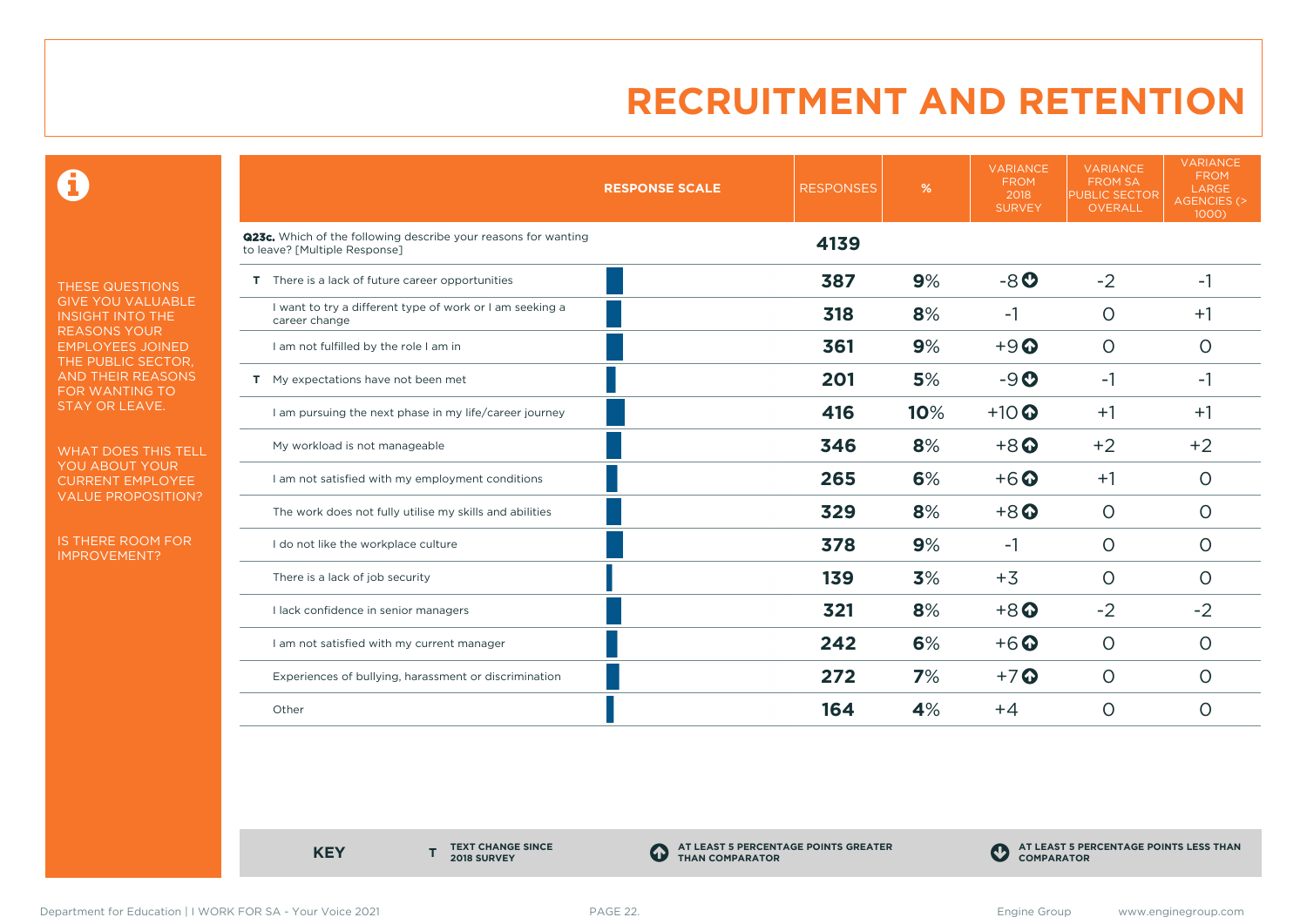$\mathbf \Theta$ 

THESE RESULTS GIVE YOU INSIGHT INTO THE EXTENT TO WHICH BULLYING AND HARASSMENT HAVE BEEN EXPERIENCED OR OBSERVED IN YOUR AGENCY / TEAM.

WHAT ACTION DO YOU NEED TO TAKE IN RESPONSE TO THESE RESULTS?

|                                                                                                                                                 | <b>RESPONSE SCALE</b> | <b>RESPONSES</b> | %   | <b>VARIANCE</b><br><b>FROM</b><br>2018<br><b>SURVEY</b> | <b>VARIANCE</b><br><b>FROM SA</b><br>PUBLIC SECTOR<br>OVERALL | <b>VARIANCE</b><br><b>FROM</b><br>LARGE<br><b>AGENCIES (&gt;</b><br>1000) |
|-------------------------------------------------------------------------------------------------------------------------------------------------|-----------------------|------------------|-----|---------------------------------------------------------|---------------------------------------------------------------|---------------------------------------------------------------------------|
| <b>Q24.</b> During the last 12 months, have you witnessed harassment<br>(including sexual harassment) or bullying in your current<br>workplace? |                       | 6200             |     |                                                         |                                                               |                                                                           |
| Yes                                                                                                                                             |                       | 1686             | 27% | $-14$ <b>O</b>                                          | $-2$                                                          | $-3$                                                                      |
| <b>No</b>                                                                                                                                       |                       | 3982             | 64% | $+16$ <sup>O</sup>                                      | $+2$                                                          | $+3$                                                                      |
| Not sure                                                                                                                                        |                       | 532              | 9%  | $-2$                                                    | $\circ$                                                       | $\circ$                                                                   |
| <b>Q24a.</b> What did you do in response to the bullying and<br>harassment you witnessed? [Multiple Response]                                   |                       | 4053             |     |                                                         |                                                               |                                                                           |
| Submitted a report through the agency's formal WHS<br>system                                                                                    |                       | 199              | 5%  | ÷                                                       | $+1$                                                          | $+1$                                                                      |
| Approached the person and asked them to stop                                                                                                    |                       | 339              | 8%  | $\blacksquare$                                          | $-2$                                                          | $-3$                                                                      |
| Approached the victim and offered support                                                                                                       |                       | 946              | 23% | ٠                                                       | $\circ$                                                       | $\circ$                                                                   |
| Took leave                                                                                                                                      |                       | 219              | 5%  | $\blacksquare$                                          | $\Omega$                                                      | $\Omega$                                                                  |
| Left the role/team/agency                                                                                                                       |                       | 78               | 2%  | $\blacksquare$                                          | $\Omega$                                                      | $\circ$                                                                   |
| Sought support from a colleague                                                                                                                 |                       | 712              | 18% | ۰                                                       | $+3$                                                          | $+3$                                                                      |
| Sought support from a manager                                                                                                                   |                       | 647              | 16% | ۰                                                       | $\Omega$                                                      | $\circ$                                                                   |
| Accessed counselling through the agency's Employee<br>Assistance Program                                                                        |                       | 195              | 5%  | ۰                                                       | $\Omega$                                                      | $\circ$                                                                   |
| Accessed professional help                                                                                                                      |                       | 200              | 5%  | ÷                                                       | $+1$                                                          | $+1$                                                                      |
| Lodged a grievance or complaint                                                                                                                 |                       | 200              | 5%  | ÷                                                       | $\Omega$                                                      | $\circ$                                                                   |
| Nothing                                                                                                                                         |                       | 163              | 4%  | $\overline{\phantom{a}}$                                | $-2$                                                          | $-2$                                                                      |
| Other                                                                                                                                           |                       | 155              | 4%  | $\blacksquare$                                          | $-1$                                                          | $-1$                                                                      |

**KEY C** 

**AT LEAST 5 PERCENTAGE POINTS GREATER THAN COMPARATOR**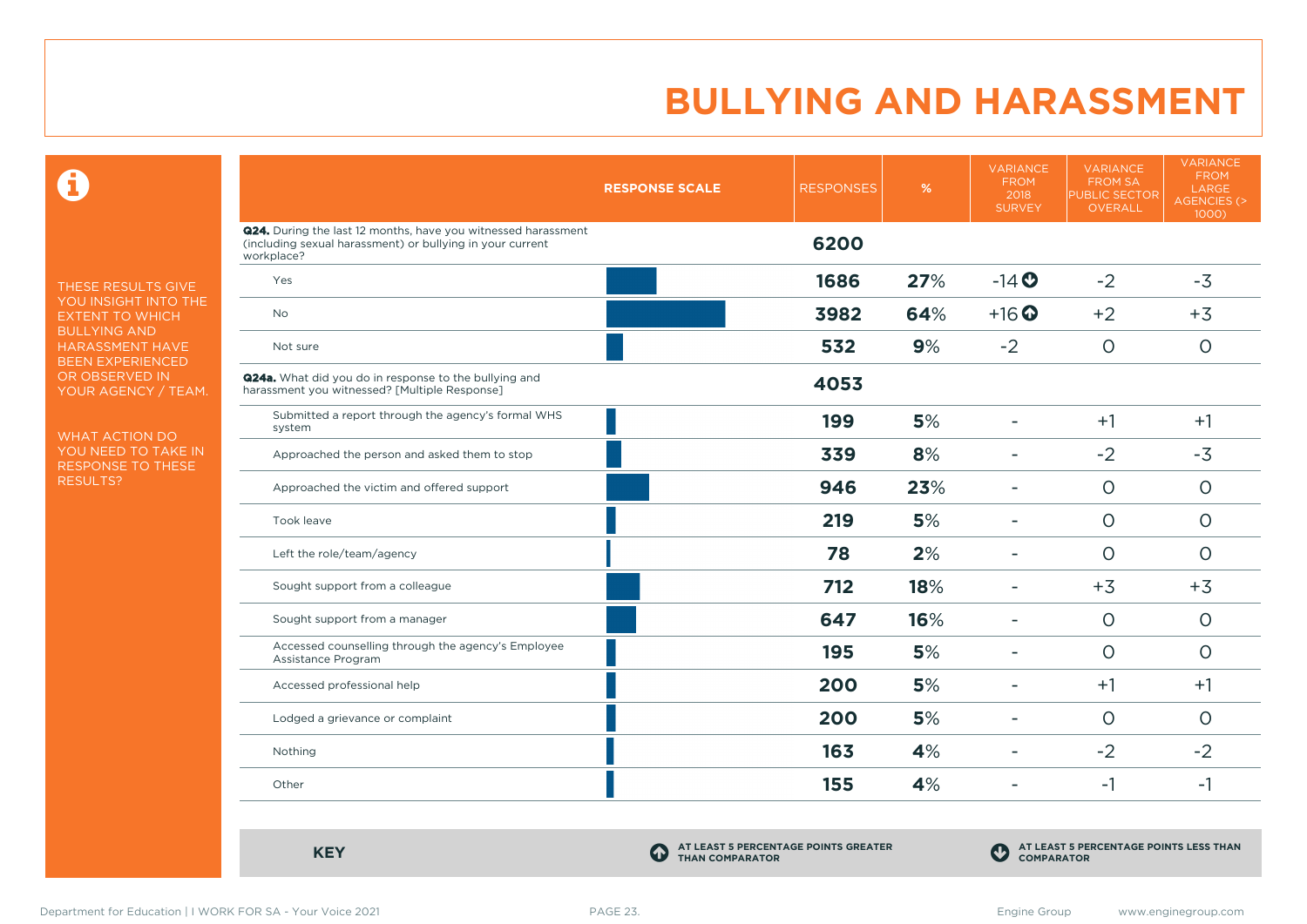$\mathbf \Theta$ 

THESE RESULTS GIVE YOU INSIGHT INTO THE EXTENT TO WHICH BULLYING AND HARASSMENT HAVE BEEN EXPERIENCED OR OBSERVED IN YOUR AGENCY / TEAM.

WHAT ACTION DO YOU NEED TO TAKE IN RESPONSE TO THESE RESULTS?

|                                                                                                                                                         | <b>RESPONSE SCALE</b> | <b>RESPONSES</b> | %   | <b>VARIANCE</b><br><b>FROM</b><br>2018<br><b>SURVEY</b> | <b>VARIANCE</b><br><b>FROM SA</b><br><b>PUBLIC SECTOR</b><br>OVERALL | <b>VARIANCE</b><br><b>FROM</b><br><b>LARGE</b><br><b>AGENCIES (&gt;</b><br>1000) |
|---------------------------------------------------------------------------------------------------------------------------------------------------------|-----------------------|------------------|-----|---------------------------------------------------------|----------------------------------------------------------------------|----------------------------------------------------------------------------------|
| <b>Q25.</b> During the last 12 months, have you been subjected to<br>harassment (including sexual harassment) or bullying in your<br>current workplace? |                       | 6181             |     |                                                         |                                                                      |                                                                                  |
| Yes                                                                                                                                                     |                       | 1013             | 16% | $-8$ $O$                                                | $-1$                                                                 | $-2$                                                                             |
| <b>No</b>                                                                                                                                               |                       | 4817             | 78% | $+10$ $\odot$                                           | $+2$                                                                 | $+2$                                                                             |
| Not sure                                                                                                                                                |                       | 351              | 6%  | $-2$                                                    | $\circ$                                                              | $\circ$                                                                          |
| <b>Q25a.</b> What type of harassment or bullying did you experience?<br>[Multiple Response]                                                             |                       | 1930             |     |                                                         |                                                                      |                                                                                  |
| Physical behaviour (e.g. assault, aggressive body<br>T<br>language)                                                                                     |                       | 154              | 8%  | $+5$ <sup>O</sup>                                       | $\circ$                                                              | $\circ$                                                                          |
| Sexual harassment                                                                                                                                       |                       | 52               | 3%  | $\circ$                                                 | $\circ$                                                              | $\circ$                                                                          |
| Cyberbullying (e.g. harassment via IT or the spreading of<br>gossip/materials intended to defame or humiliate)                                          |                       | 64               | 3%  | $+1$                                                    | $\circ$                                                              | $\circ$                                                                          |
| Verbal abuse (e.g. offensive language, derogatory<br>T<br>remarks, threats, shouting or screaming)                                                      |                       | 545              | 28% | $+3$                                                    | $\circ$                                                              | $\circ$                                                                          |
| 'Initiations' or pranks                                                                                                                                 |                       | 21               | 1%  | $\circ$                                                 | $-1$                                                                 | $-1$                                                                             |
| Interference with your personal property or work<br>equipment                                                                                           |                       | 86               | 4%  | $-2$                                                    | $\circ$                                                              | $\circ$                                                                          |
| Interference with work tasks (i.e. withholding needed<br>information, undermining or sabotage)                                                          |                       | 481              | 25% | $-4$                                                    | $+1$                                                                 | $+1$                                                                             |
| Inappropriate and unfair application of work policies or<br>rules (e.g. perf mgmt, access to leave, access to L&D)                                      |                       | 337              | 17% | $-3$                                                    | $\circ$                                                              | $-1$                                                                             |
| Other                                                                                                                                                   |                       | 190              | 10% | $+2$                                                    | $\circ$                                                              | $+1$                                                                             |

**KEY** 

**TEXT CHANGE SINCE 2018 SURVEY**

![](_page_23_Picture_8.jpeg)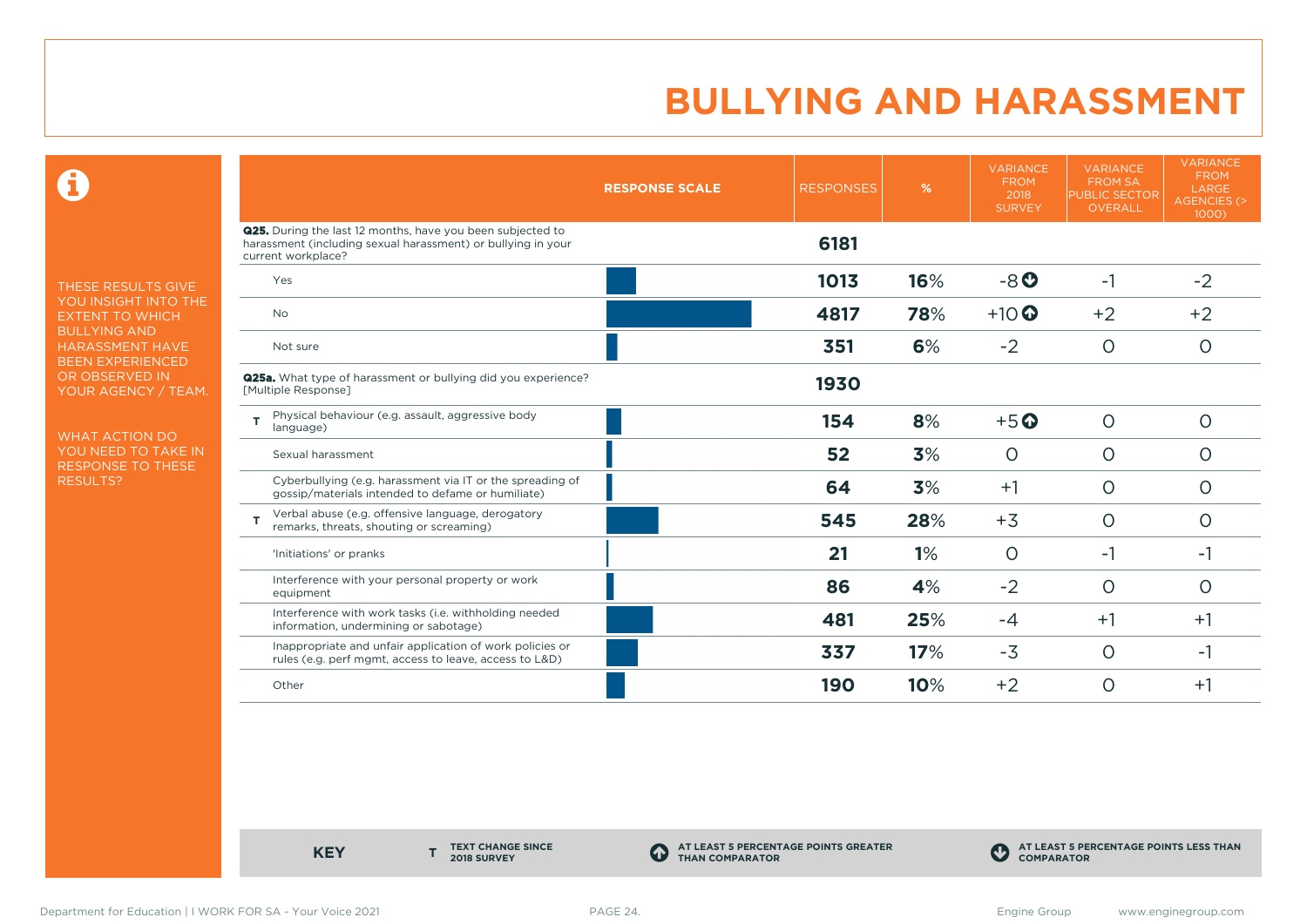0

THESE RESULTS GIVE YOU INSIGHT INTO THE EXTENT TO WHICH BULLYING AND HARASSMENT HAVE BEEN EXPERIENCED OR OBSERVED IN YOUR AGENCY / TEAM.

WHAT ACTION DO YOU NEED TO TAKE IN RESPONSE TO THESE RESULTS?

|                                 |                                                                  | <b>RESPONSE SCALE</b> | <b>RESPONSES</b> | %   | <b>VARIANCE</b><br><b>FROM</b><br>2018<br><b>SURVEY</b> | <b>VARIANCE</b><br><b>FROM SA</b><br><b>PUBLIC SECTOR</b><br><b>OVERALL</b> | <b>VARIANCE</b><br><b>FROM</b><br>LARGE<br><b>AGENCIES (&gt;</b><br>1000) |
|---------------------------------|------------------------------------------------------------------|-----------------------|------------------|-----|---------------------------------------------------------|-----------------------------------------------------------------------------|---------------------------------------------------------------------------|
| [Multiple Response]             | <b>Q25b.</b> Who was responsible for the harassment or bullying? |                       | 1489             |     |                                                         |                                                                             |                                                                           |
| Someone more junior than you    |                                                                  |                       | 128              | 9%  | $-12$ <b>O</b>                                          | $+2$                                                                        | $+2$                                                                      |
| Client, customer or stakeholder |                                                                  |                       | 137              | 9%  | $-2$                                                    | $+3$                                                                        | $+3$                                                                      |
| Co-worker<br>т.                 |                                                                  |                       | 380              | 26% | $+5$ <sup>O</sup>                                       | $-1$                                                                        | $-1$                                                                      |
| A group of co-workers           |                                                                  |                       | 116              | 8%  | $-21$ <sup>O</sup>                                      | 0                                                                           | O                                                                         |
| Contractor                      |                                                                  |                       | 9                | 1%  | $\circ$                                                 | $\overline{O}$                                                              | $\circ$                                                                   |
| Consultant/service provider     |                                                                  |                       | 8                | 1%  | $-6o$                                                   | $-1$                                                                        | $-1$                                                                      |
| agency                          | Representative of another South Australian Public Sector         |                       | 10               | 1%  | $-8o$                                                   | $\circ$                                                                     | $\circ$                                                                   |
| Your current manager            |                                                                  |                       | 283              | 19% | $+18$ <sup>O</sup>                                      | $+2$                                                                        | $+2$                                                                      |
| A previous manager              |                                                                  |                       | 152              | 10% | $+9$ <sup><math>\odot</math></sup>                      | $\circ$                                                                     | $\Omega$                                                                  |
| manager)                        | Someone more senior than you (other than your                    |                       | 251              | 17% | $+17$                                                   | $-5o$                                                                       | $-5o$                                                                     |
| Minister or ministerial adviser |                                                                  |                       | $\overline{2}$   | 0%  | $-1$                                                    | $\circ$                                                                     | $\circ$                                                                   |
| Unknown                         |                                                                  |                       | 13               | 1%  | $+1$                                                    | $\overline{O}$                                                              | ∩                                                                         |

**KEY** 

**TEXT CHANGE SINCE 2018 SURVEY**

![](_page_24_Picture_8.jpeg)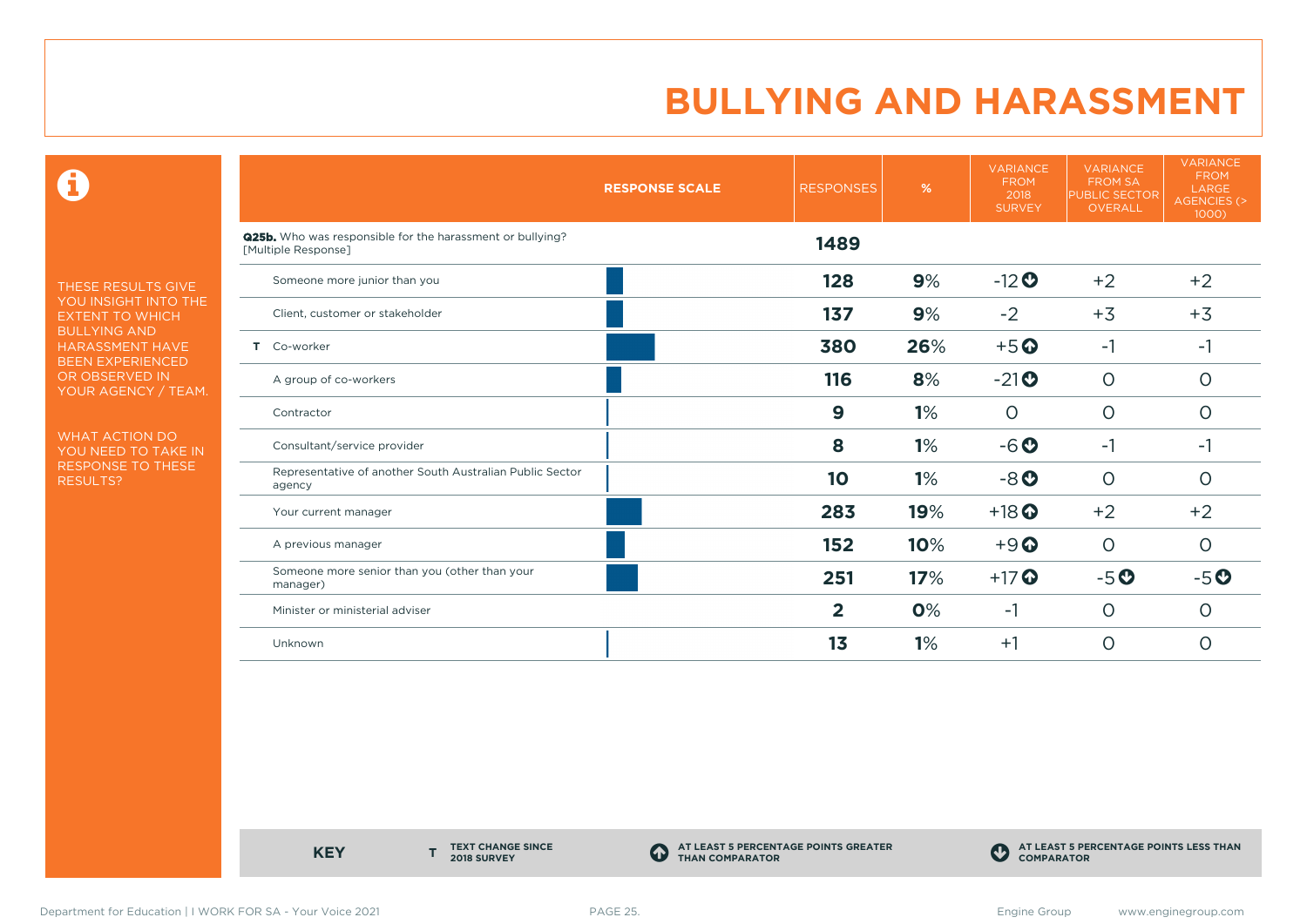$\mathbf \Theta$ 

THESE RESULTS GIVE YOU INSIGHT INTO THE EXTENT TO WHICH BULLYING AND HARASSMENT HAVE BEEN EXPERIENCED OR OBSERVED IN YOUR AGENCY / TEAM.

WHAT ACTION DO YOU NEED TO TAKE IN RESPONSE TO THESE RESULTS?

|                                                                                                          | <b>RESPONSE SCALE</b> | <b>RESPONSES</b> | $\%$ | <b>VARIANCE</b><br><b>FROM</b><br>2018<br><b>SURVEY</b> | <b>VARIANCE</b><br><b>FROM SA</b><br><b>PUBLIC SECTOR</b><br>OVERALL | <b>VARIANCE</b><br><b>FROM</b><br>LARGE<br>AGENCIES (><br>1000) |
|----------------------------------------------------------------------------------------------------------|-----------------------|------------------|------|---------------------------------------------------------|----------------------------------------------------------------------|-----------------------------------------------------------------|
| Q25c. What did you do in response to the bullying and<br>harassment you experienced? [Multiple Response] |                       | 2489             |      |                                                         |                                                                      |                                                                 |
| Lodged an internal grievance or complaint                                                                |                       | 221              | 9%   |                                                         | $+1$                                                                 | $+1$                                                            |
| Lodged an external complaint (e.g. with the Equal<br>Opportunity Commission, SafeWork SA or the ICAC)    |                       | 37               | 1%   |                                                         | $\circ$                                                              | O                                                               |
| Took leave                                                                                               |                       | 232              | 9%   |                                                         | $-1$                                                                 | -1                                                              |
| Submitted a workers compensation claim                                                                   |                       | 39               | 2%   |                                                         | $+1$                                                                 | $+1$                                                            |
| Left the role/team/agency                                                                                |                       | 74               | 3%   |                                                         | $-1$                                                                 | $-1$                                                            |
| Accessed counselling through the agency's Employee<br>Assistance Program (EAP)                           |                       | 171              | 7%   |                                                         | $\circ$                                                              | 0                                                               |
| Accessed professional help (other than EAP)                                                              |                       | 211              | 8%   |                                                         | $+1$                                                                 | $+1$                                                            |
| Sought support from my manager                                                                           |                       | 416              | 17%  |                                                         | $\Omega$                                                             | O                                                               |
| Sought support from a colleague                                                                          |                       | 584              | 23%  |                                                         | $+2$                                                                 | $+2$                                                            |
| Approached the person and asked them to stop                                                             |                       | 223              | 9%   |                                                         | $\circ$                                                              | 0                                                               |
| Nothing                                                                                                  |                       | 135              | 5%   |                                                         | $-3$                                                                 | $-3$                                                            |
| Other                                                                                                    |                       | 146              | 6%   |                                                         | -1                                                                   | $-1$                                                            |

**KEY C** 

![](_page_25_Picture_7.jpeg)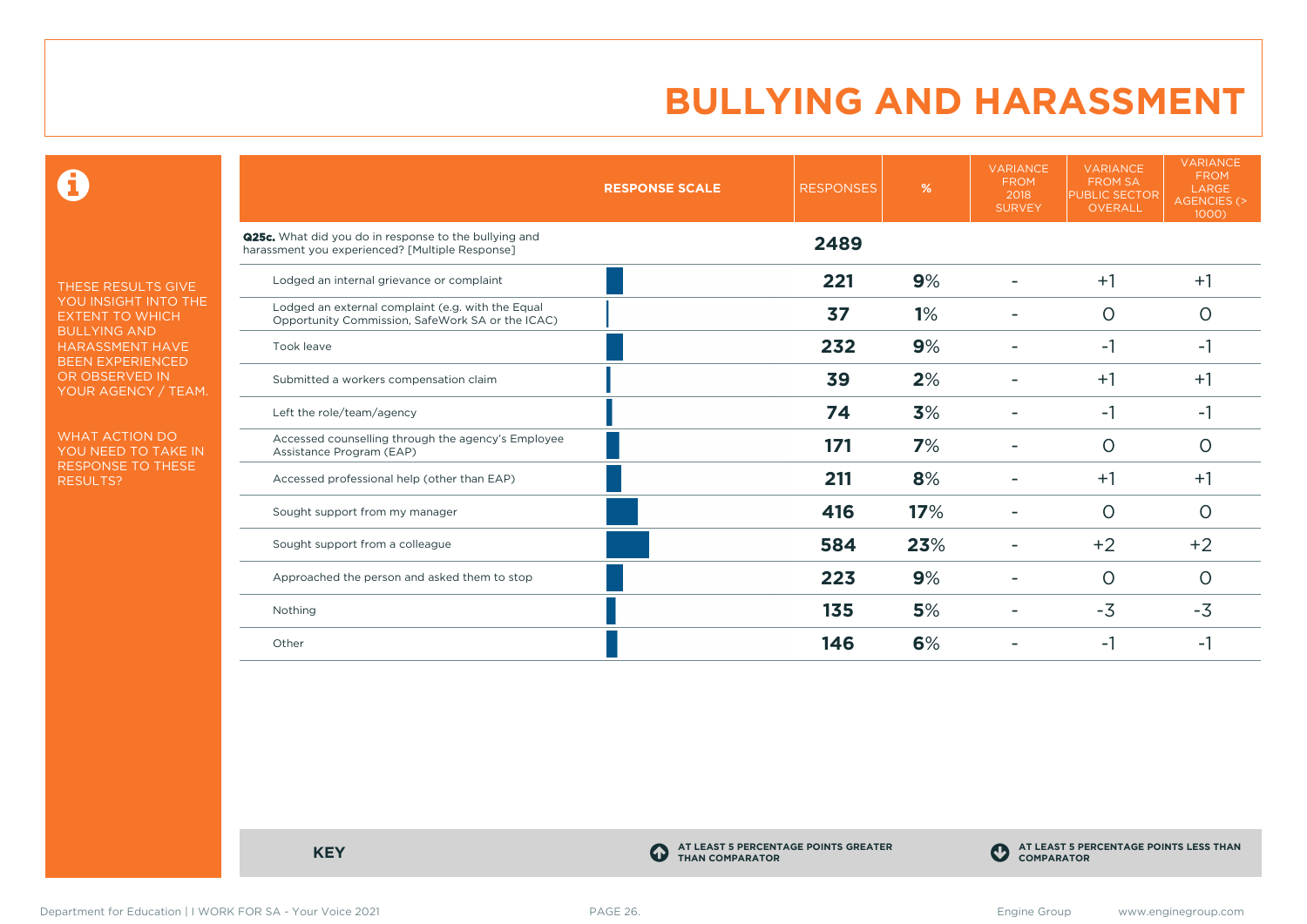$\mathbf \Theta$ 

THESE RESULTS GIVE YOU INSIGHT INTO THE EXTENT TO WHICH BULLYING AND HARASSMENT HAVE BEEN EXPERIENCED OR OBSERVED IN YOUR AGENCY / TEAM.

WHAT ACTION DO YOU NEED TO TAKE IN RESPONSE TO THESE RESULTS?

|                                                                | <b>RESPONSE SCALE</b> | <b>RESPONSES</b> | $\frac{9}{6}$ | <b>VARIANCE</b><br><b>FROM</b><br>2018<br><b>SURVEY</b> | <b>VARIANCE</b><br><b>FROM SA</b><br><b>PUBLIC SECTOR</b><br>OVERALL | <b>VARIANCE</b><br><b>FROM</b><br>LARGE<br>AGENCIES (><br>$1000$ ) |
|----------------------------------------------------------------|-----------------------|------------------|---------------|---------------------------------------------------------|----------------------------------------------------------------------|--------------------------------------------------------------------|
| <b>Q25d.</b> Was your complaint resolved to your satisfaction? |                       | 220              |               |                                                         |                                                                      |                                                                    |
| Yes                                                            |                       | 48               | 22%           | $+10$ <sup>O</sup>                                      | $+6$ $\odot$                                                         | $+7$                                                               |
| <b>No</b>                                                      |                       | 106              | 48%           | $-9O$                                                   | $-6o$                                                                | $-7o$                                                              |
| Unsure                                                         |                       | 35               | 16%           | ٠                                                       | $+3$                                                                 | $+3$                                                               |
| The complaint is still being processed                         |                       | 31               | 14%           |                                                         | $-3$                                                                 | $-3$                                                               |

**KEY C** 

**AT LEAST 5 PERCENTAGE POINTS GREATER THAN COMPARATOR**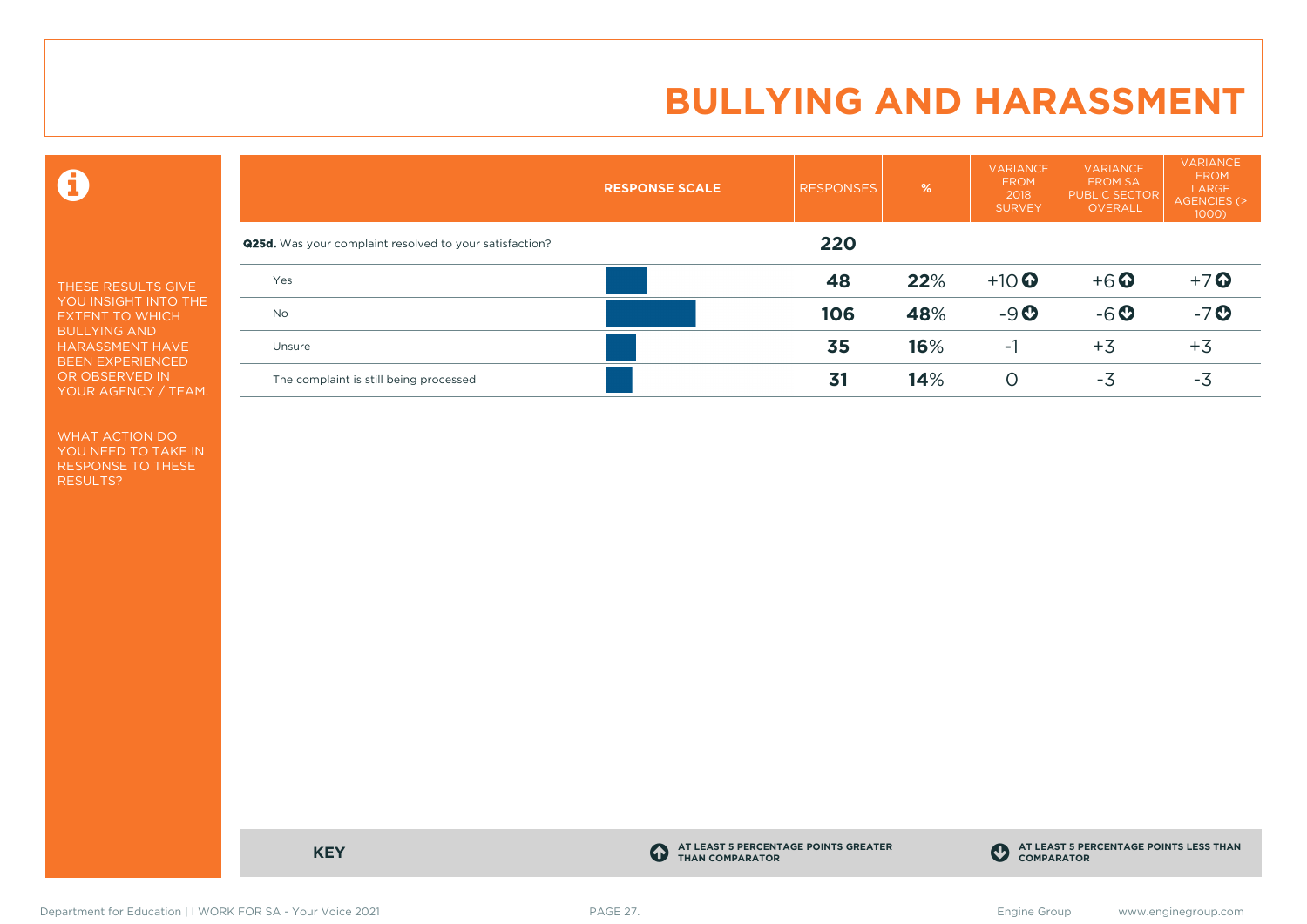$\mathbf \Theta$ 

THESE RESULTS GIVE YOU INSIGHT INTO THE EXTENT TO WHICH BULLYING AND HARASSMENT HAVE BEEN EXPERIENCED OR OBSERVED IN YOUR AGENCY / TEAM.

WHAT ACTION DO YOU NEED TO TAKE IN RESPONSE TO THESE RESULTS?

|                                                               | <b>RESPONSE SCALE</b> | <b>RESPONSES</b> | %   | <b>VARIANCE</b><br><b>FROM</b><br>2018<br><b>SURVEY</b> | <b>VARIANCE</b><br><b>FROM SA</b><br><b>PUBLIC SECTOR</b><br>OVERALL | <b>VARIANCE</b><br><b>FROM</b><br>LARGE<br>AGENCIES (><br>1000) |
|---------------------------------------------------------------|-----------------------|------------------|-----|---------------------------------------------------------|----------------------------------------------------------------------|-----------------------------------------------------------------|
| Q25e. Why did you not lodge one? [Multiple Response]          |                       | 2224             |     |                                                         |                                                                      |                                                                 |
| The matter was resolved informally                            |                       | 121              | 5%  | ۰                                                       | $+1$                                                                 | $+1$                                                            |
| It could affect my career                                     |                       | 348              | 16% |                                                         | $+1$                                                                 | $+1$                                                            |
| It could affect my working relationships                      |                       | 423              | 19% |                                                         | $+1$                                                                 | $+1$                                                            |
| Managers accepted the behaviour                               |                       | 183              | 8%  |                                                         | $-2$                                                                 | $-2$                                                            |
| I did not trust that action would be taken                    |                       | 436              | 20% |                                                         | $-1$                                                                 | -1                                                              |
| I didn't think anyone would believe me                        |                       | 91               | 4%  |                                                         | $\circ$                                                              | 0                                                               |
| I did not have enough evidence                                |                       | 98               | 4%  |                                                         | $-1$                                                                 | -1                                                              |
| I did not think the harassment/bullying was serious<br>enough |                       | 135              | 6%  |                                                         | $\Omega$                                                             | O                                                               |
| I did not know how to report it                               |                       | 89               | 4%  |                                                         | $\circ$                                                              | O                                                               |
| I thought the reporting process was too difficult             |                       | 80               | 4%  | ۰                                                       | $\circ$                                                              | 0                                                               |
| I thought that action would be too slow                       |                       | 72               | 3%  |                                                         | $\circ$                                                              | 0                                                               |
| Other                                                         |                       | 148              | 7%  |                                                         | $\circ$                                                              | $+1$                                                            |

**KEY C** 

![](_page_27_Picture_7.jpeg)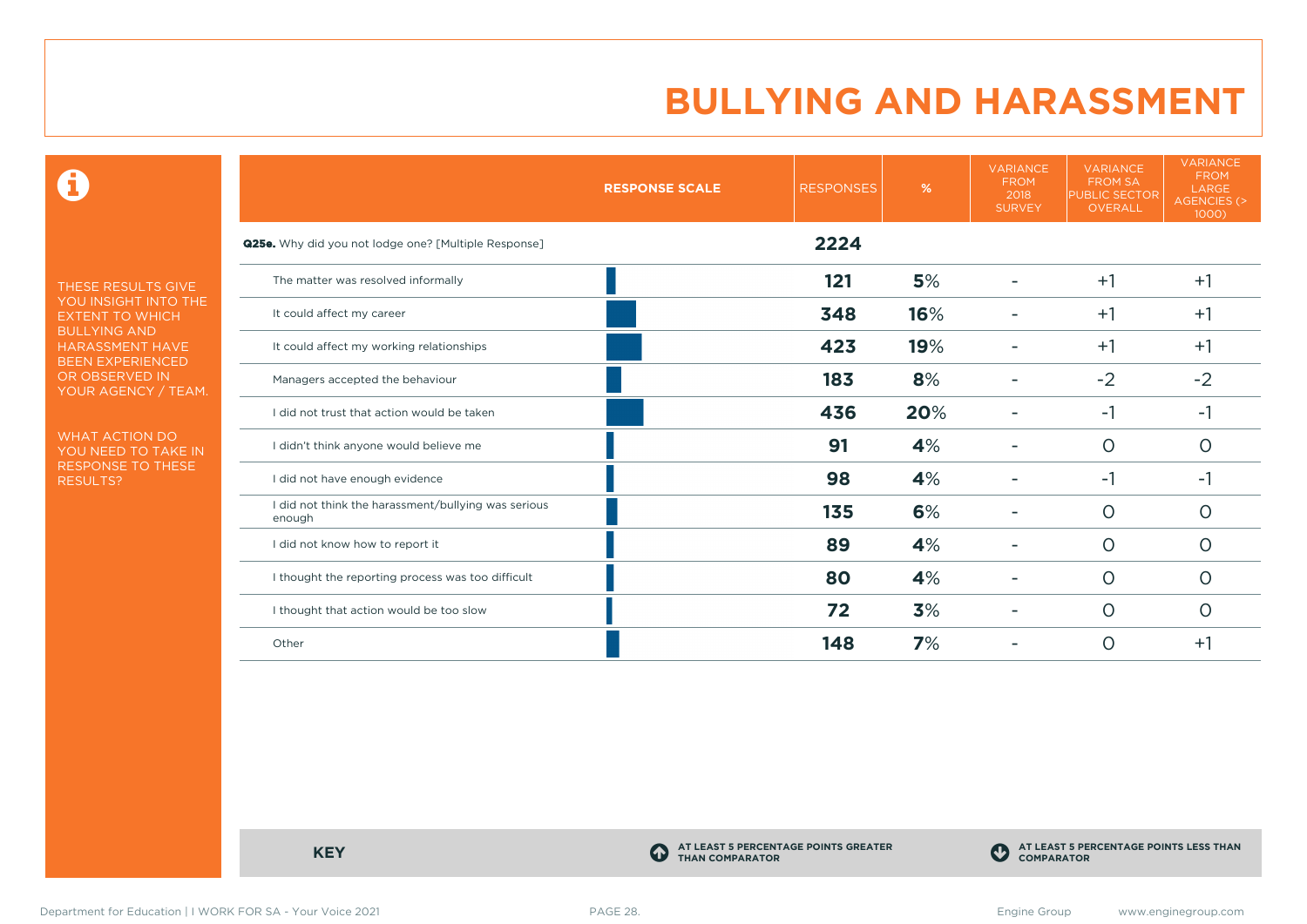# **DISCRIMINATION**

 $\mathbf \Theta$ 

THESE RESULTS GIVE YOU INSIGHT INTO EXPERIENCES OF DISCRIMINATION IN THIS AGENCY / TEAM

WHAT ACTION DO YOU NEED TO TAKE IN RESPONSE TO THESE RESULTS?

|                                                                                                                             | <b>RESPONSE SCALE</b> | <b>RESPONSES</b> | %   | <b>VARIANCE</b><br><b>FROM</b><br>2018<br><b>SURVEY</b> | <b>VARIANCE</b><br><b>FROM SA</b><br><b>PUBLIC SECTOR</b><br><b>OVERALL</b> | <b>VARIANCE</b><br><b>FROM</b><br>LARGE<br>AGENCIES (><br>$1000$ ) |
|-----------------------------------------------------------------------------------------------------------------------------|-----------------------|------------------|-----|---------------------------------------------------------|-----------------------------------------------------------------------------|--------------------------------------------------------------------|
| <b>Q26.</b> During the last 12 months, in your current agency, have you<br>personally experienced workplace discrimination? |                       | 6171             |     |                                                         |                                                                             |                                                                    |
| <b>No</b>                                                                                                                   |                       | 5214             | 84% |                                                         | $+3$                                                                        | $+3$                                                               |
| Yes, from people in my agency                                                                                               |                       | 455              | 7%  | $\overline{\phantom{a}}$                                | $-2$                                                                        | -2                                                                 |
| Yes, from people outside my agency                                                                                          |                       | 59               | 1%  | $\overline{\phantom{a}}$                                |                                                                             |                                                                    |
| Don't know                                                                                                                  |                       | 443              | 7%  | $\overline{\phantom{a}}$                                | - 1                                                                         | - 1                                                                |

**KEY C** 

![](_page_28_Picture_7.jpeg)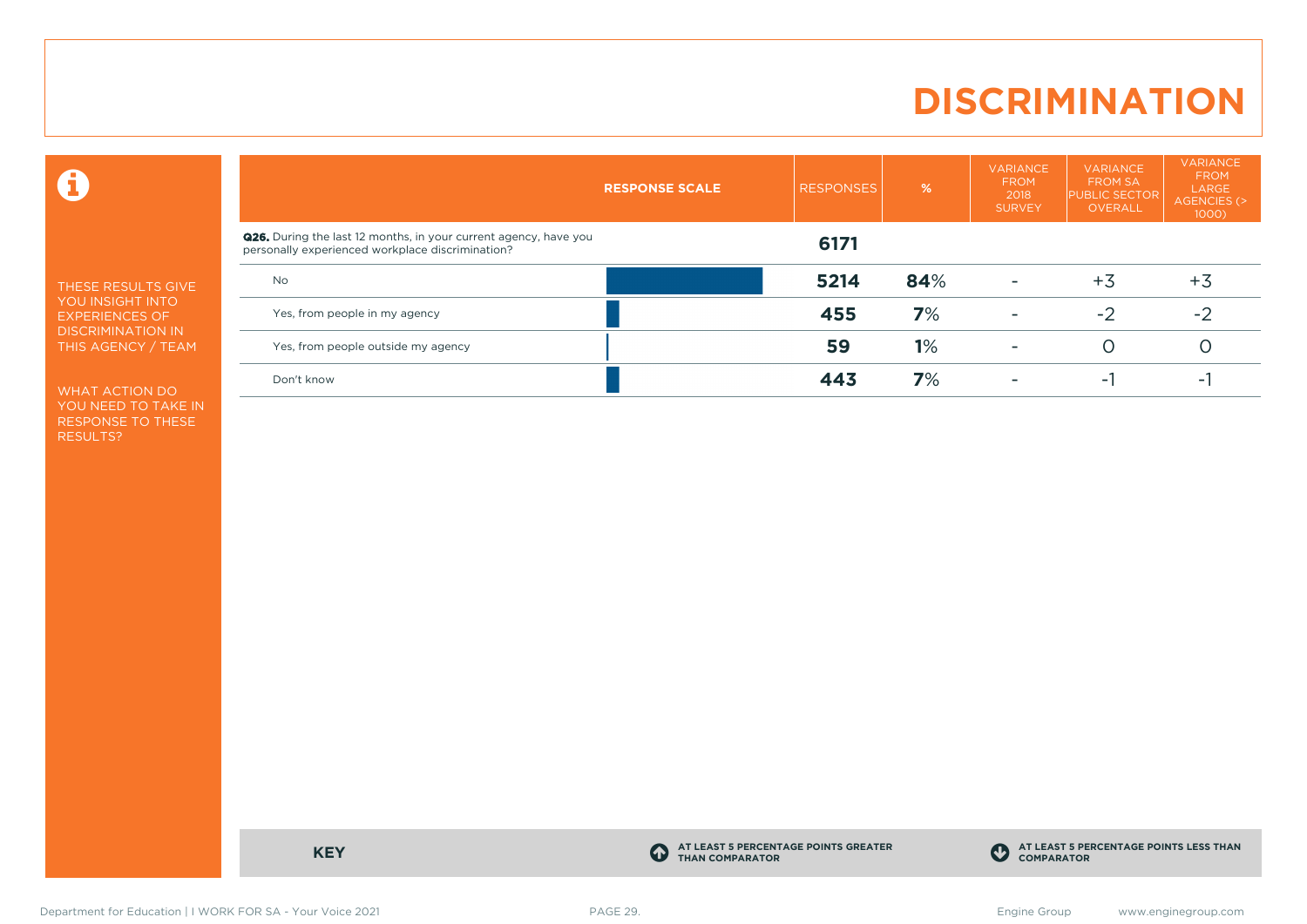# **DISCRIMINATION**

 $\mathbf \Theta$ 

THESE RESULTS GIVE YOU INSIGHT INTO EXPERIENCES OF DISCRIMINATION IN THIS AGENCY / TEAM

WHAT ACTION DO YOU NEED TO TAKE IN RESPONSE TO THESE RESULTS?

|                                                                                   | <b>RESPONSE SCALE</b> | <b>RESPONSES</b> | $\%$ | <b>VARIANCE</b><br><b>FROM</b><br>2018<br><b>SURVEY</b> | <b>VARIANCE</b><br><b>FROM SA</b><br><b>PUBLIC SECTOR</b><br>OVERALL | <b>VARIANCE</b><br><b>FROM</b><br>LARGE<br><b>AGENCIES (&gt;</b><br>1000 |
|-----------------------------------------------------------------------------------|-----------------------|------------------|------|---------------------------------------------------------|----------------------------------------------------------------------|--------------------------------------------------------------------------|
| Q26a. What was the type of discrimination you experienced?<br>[Multiple Response] |                       | 790              |      |                                                         |                                                                      |                                                                          |
| Age                                                                               |                       | 152              | 19%  | $\overline{\phantom{a}}$                                | $+4$                                                                 | $+4$                                                                     |
| Breastfeeding                                                                     |                       | 1                | 0%   | ٠                                                       | $\circ$                                                              | $\circ$                                                                  |
| Caring responsibilities                                                           |                       | 37               | 5%   | ÷                                                       | $-1$                                                                 | $-1$                                                                     |
| Disability/impairment                                                             |                       | 32               | 4%   | ٠                                                       | $\circ$                                                              | $+1$                                                                     |
| Gender identity/gender history                                                    |                       | 27               | 3%   | ٠                                                       | $-2$                                                                 | $-2$                                                                     |
| Marital status                                                                    |                       | 11               | 1%   |                                                         | $\circ$                                                              | $\circ$                                                                  |
| Part-time work status                                                             |                       | 83               | 11%  | ۰                                                       | $+2$                                                                 | $+2$                                                                     |
| Political conviction including trade union activity                               |                       | 23               | 3%   | ۰                                                       | $+1$                                                                 | $\circ$                                                                  |
| Pregnancy including maternity/paternity leave status                              |                       | 14               | 2%   | $\overline{\phantom{a}}$                                | $\circ$                                                              | $\Omega$                                                                 |
| Race/cultural background                                                          |                       | 92               | 12%  | ٠                                                       | $-3$                                                                 | $-3$                                                                     |
| Religious conviction                                                              |                       | 10               | 1%   | ٠                                                       | $\circ$                                                              | $\circ$                                                                  |
| Sex                                                                               |                       | 52               | 7%   | ÷                                                       | $-1$                                                                 | $-1$                                                                     |
| Sexual orientation                                                                |                       | 12               | 2%   | $\blacksquare$                                          | $\circ$                                                              | $\circ$                                                                  |
| Work from home/remote status                                                      |                       | 39               | 5%   | ٠                                                       | $-1$                                                                 | $-1$                                                                     |
| Physical health/mental health challenges (not defined as a<br>disability)         |                       | 87               | 11%  | $\overline{\phantom{a}}$                                | $+1$                                                                 | $+1$                                                                     |
| Other                                                                             |                       | 118              | 15%  | ۰                                                       | $\circ$                                                              | $\circ$                                                                  |

**KEY C** 

**AT LEAST 5 PERCENTAGE POINTS GREATER THAN COMPARATOR**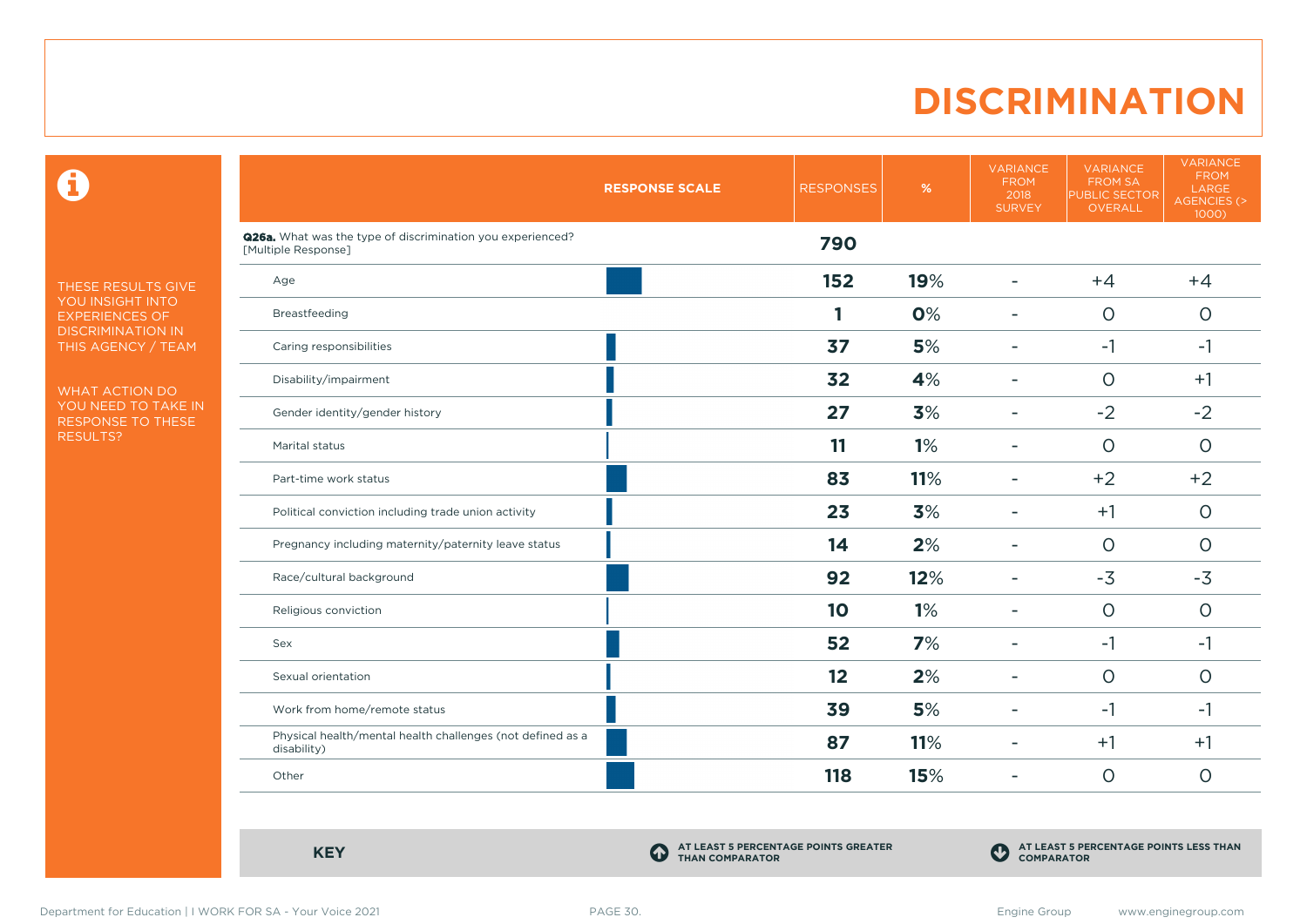# **APPENDIX A: METHODOLOLOGY**

#### SURVEY TIMEFRAME

This report contains results for the I WORK FOR SA - Your Voice Survey 2021, which was open from 27 April to 28 May 2021.

#### INDEX CALCULATIONS

Where questions have been grouped together to form an index for example Enabling High Performance, this has been calculated by adding the positive scores of all items in the group, and then dividing by the total number of respondents across all questions in the group to create a % positive average figure. For ease of reporting this figure has been rounded. Please note this does not apply to the Engagement Index which has been calculated using the method outlined below.

#### EMPLOYEE ENGAGEMENT INDEX

Scores are assigned to each of the question responses in the index (100% Strongly agree, 75% Agree, 50% Neither agree nor disagree, 25% Disagree, and 0% Strongly disagree). Once the scores are added together these are then divided by the number of respondents to create an average % positive. For ease of reporting this figure has been rounded.

### KEY DRIVER ANALYSIS

Experience tells us that a successful response to survey results requires focus on key priorities. Key driver analysis (KDA) helps identify these priority areas. Statistical techniques including factor and regression analysis identifies the factors (groups of questions) and individual questions with the strongest influence on your engagement index.

Firstly, factor analysis identifies patterns in the survey questions, allowing us to see if a group of questions are measuring the same underlying characteristic(s) (i.e. they belong to the same survey theme). This statistical technique assumes that when questions are answered in a similar way, the employee is thinking about the same underlying theme.

Regression analysis is then used to identify questions most likely to influence and drive employee engagement within each theme. This is achieved by developing a statistical model which determines the importance ('weight') of each question on engagement. These weights are used to identify which questions have the most impact on engagement. Once we know the highest impacting factors, to simplify reporting we take the highest impacting questions from the top factors to determine 5 key driver questions.

In order to assist smaller organisations and teams to obtain a set of priorities or 'key drivers' we also use local driver analysis (LDA). This is an automated technique which uses correlation analysis to explore the relationship between the survey questions and engagement. Correlation will rank survey questions, and the top 5 are reported as 'key drivers'. Where a team has less than 20 respondents' drivers are inherited from the parent unit.